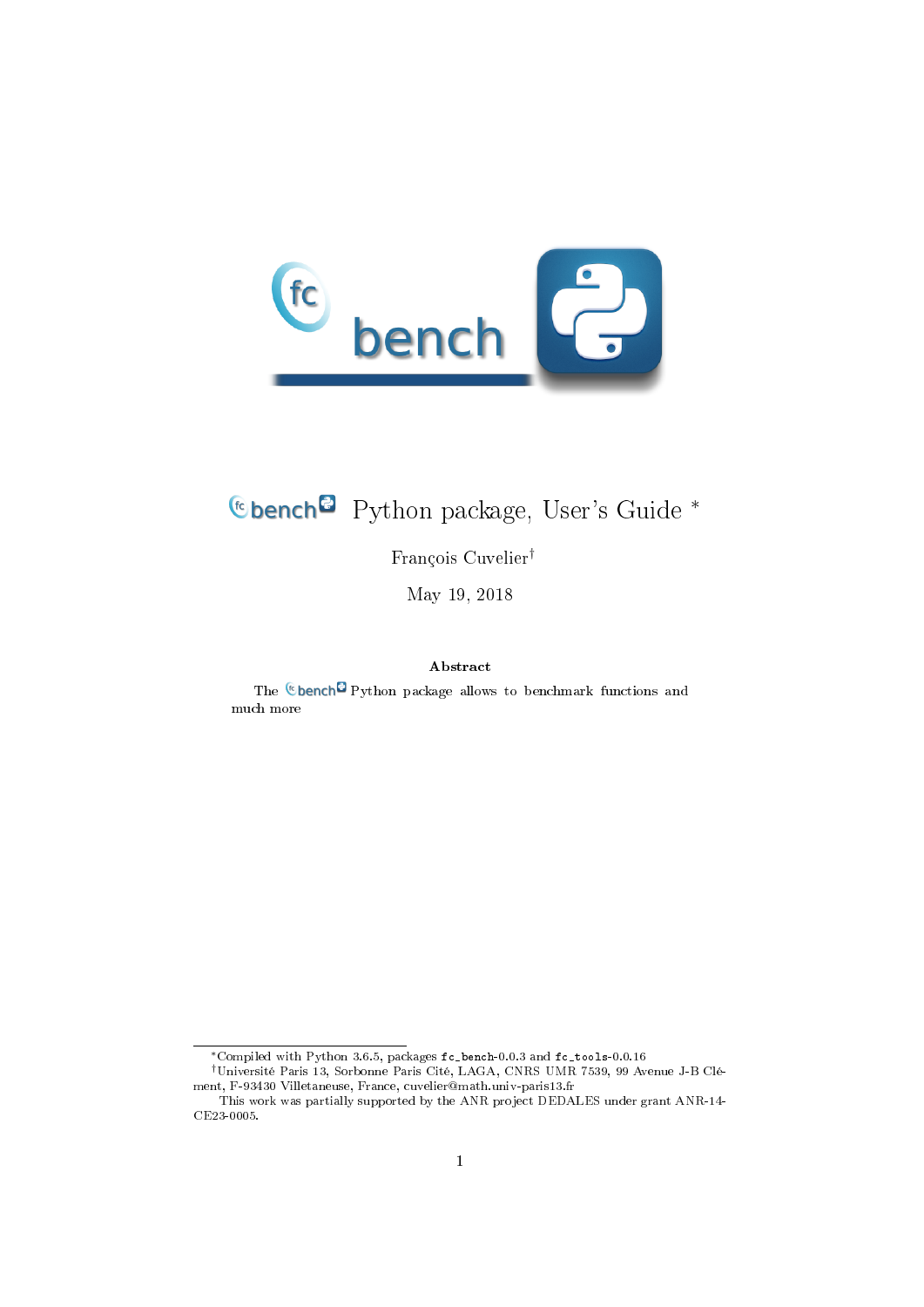### 0 Contents

| $\mathbf{1}$   |     | Introduction |                                                                                                                                                                                                                                | $\bf{2}$ |
|----------------|-----|--------------|--------------------------------------------------------------------------------------------------------------------------------------------------------------------------------------------------------------------------------|----------|
| $\mathbf{2}^-$ |     | Installation |                                                                                                                                                                                                                                | 5        |
| 3              |     |              | fc bench.bench function                                                                                                                                                                                                        |          |
|                | 3.1 |              | bData object residence in the contract of the contract of the books of the contract of the contract of the contract of the contract of the contract of the contract of the contract of the contract of the contract of the con | 8        |
|                | 32  |              |                                                                                                                                                                                                                                | 8        |
|                |     | 321          | Square matrices: fc bench.demos.bench MatProd00.                                                                                                                                                                               | 9        |
|                |     | 322          | Square matrices: fc bench.demos.bench MatProd01<br>$\sim 10$                                                                                                                                                                   | 9        |
|                |     | 323          | Square matrices: fc bench.demos.bench MatProd02.                                                                                                                                                                               | 11       |
|                |     | 3.2.4        | Square matrices: fc bench.demos.bench MatProd03 and                                                                                                                                                                            |          |
|                |     |              |                                                                                                                                                                                                                                | 13       |
|                |     | 325          | Non-square matrices: fc bench.demos.bench MatProd05                                                                                                                                                                            | 14       |
|                |     | 3.2.6        | Non-square matrices: fc bench.demos.bench MatProd06                                                                                                                                                                            | 16       |
|                | 33  |              |                                                                                                                                                                                                                                | 18       |
|                |     | 3.3.1        | fc bench.demos.bench LU00                                                                                                                                                                                                      | 19       |
|                |     | 332          | fc bench.demos.bench LU01                                                                                                                                                                                                      | 20       |
|                |     | 333          | fc bench.demos.bench LU02                                                                                                                                                                                                      | 21       |
|                |     |              |                                                                                                                                                                                                                                |          |

### 1 Introduction

<span id="page-1-0"></span>The **C**bench<sup>c</sup> Python package aims to perform simultaneous benchmarks of several functions performing the same tasks but implemented in different ways.

We will illustrate its possibilities on an example. This one will focus on different ways of coding the Lagrange interpolation polynomial. We first recall some generalities about this polynomial.

Let X and Y be 1-by- $(n + 1)$  arrays where no two X(j) are the same. The Lagrange interpolating polynomial is the polynomial  $P(t)$  of degree  $\leq$  n that passes through the  $(n + 1)$  points  $(X(j), Y(j))$  and is given by

$$
P(t) = \sum_{j=1}^{n+1} Y(j) \prod_{k=1, k \neq j} \frac{t - X(k)}{X(j) - X(k)}.
$$

Three different functions have been implemented to compute this polynomial. They all have the same header given by

$$
\text{def } \text{fun}(X,Y,X):
$$

where x is a 1-by-m array and the returned value y is a 1-by-m so that

$$
y(i) = P(x(i)).
$$

These functions are

- fc\_bench.demos.Lagrange, a simplistic writing;
- fc\_bench.demos.lagint, an optimized writing ;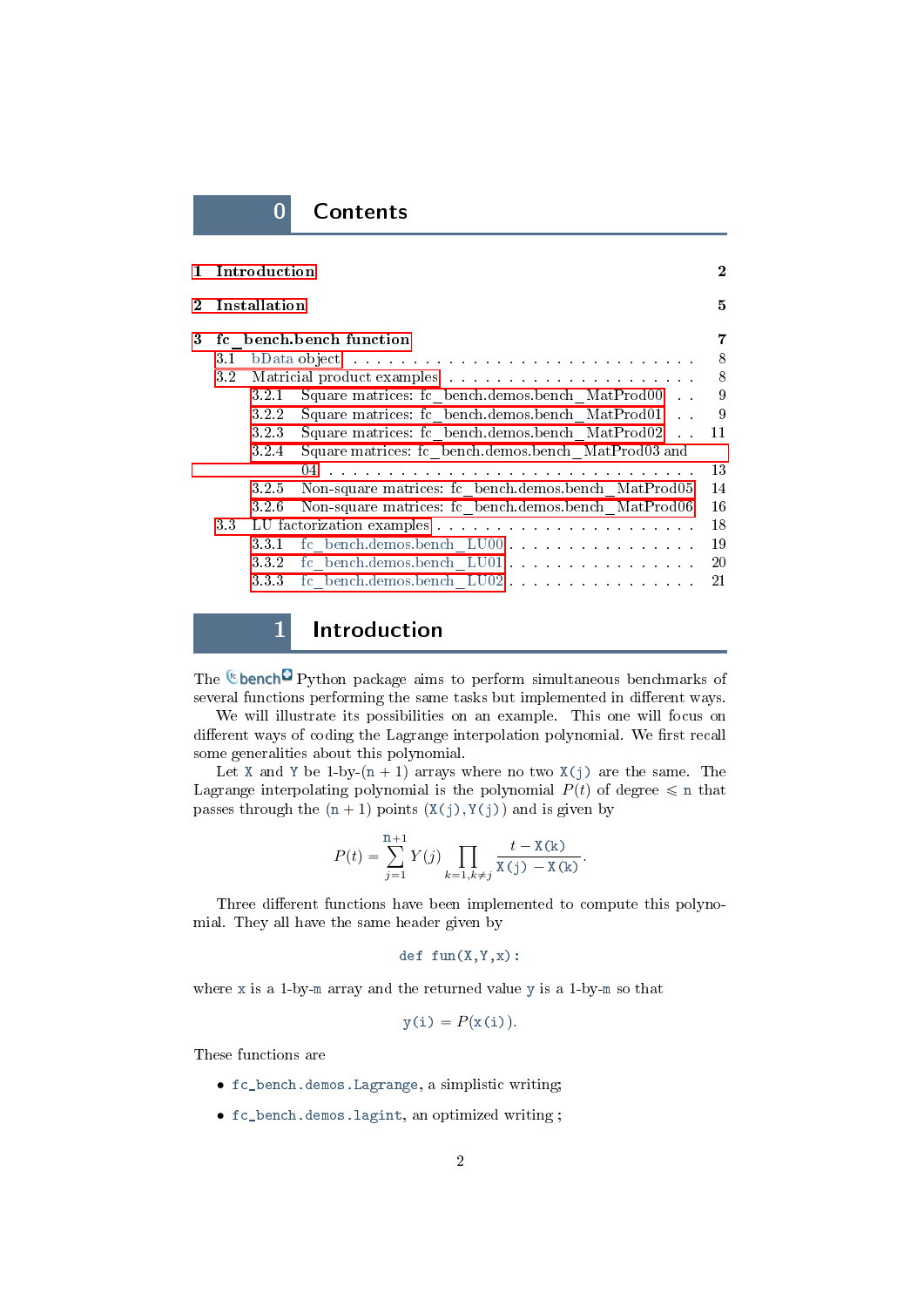<span id="page-2-1"></span><span id="page-2-0"></span>• fc\_bench.demos.scipyLagrange, using the barycentric\_interpolate function of the scipy.interpolate module.

Their source codes are in file demos.py of the package. The last function needed the scipy package [\[3\]](#page-21-0) to be installed.

To run benchmarks, the main tool is fc\_bench.bench function described in section [3.](#page-6-0) To use it, you must first write a function to initialize the input datas of the Lagrange function: it is given in Listing [1](#page-2-0) by the setLagrange00 function. This function returns the inputs datas and a list of bData objects (one object by column to print). More information is provided in section [3.1.](#page-7-0) Then the setLagrange00 function can be used as second argument of the fc\_bench.bench function while the first one contains the three handle functions to benchmark. A complete script is given in Listing [2](#page-2-1) with its displayed output.

```
def setLagrange00 (N , verbose ,** kwargs ) :
  from fc_bench . bench import bData
   {\tt m} = N [O] \# degree of the interpolating polynomial
   m = N [1] \# number of interpolate values
   a = 0; b = 2 * np. pi
   X = np. linspace (a, b, n+1)Y = np \cdot cos(X)\mathtt{x}\mathtt{=a}\mathtt{+}\mathtt{(b-a)}\mathtt{*np} . \mathtt{r}\mathtt{a}\mathtt{n}\mathtt{dom} . \mathtt{r}\mathtt{a}\mathtt{n}\mathtt{d} ( \mathtt{m} )
   bDs = [1]bDs . append (bData('\{ : >8 \}'. format ('m'), m, '\{ :5 \}')) # 1 st column
  bDs. append (bData ('{:>8}'. format ('n'),n,'{:5}')) \# 2nd column
  return ((X, Y, x), bDs)
```
Listing 1: fc\_bench.demos.setLagrange00 function

|                                                                            |                               |         |                                                       |                           | Listing 2: : fc_bench.demos.bench_Lagrange00 function |  |
|----------------------------------------------------------------------------|-------------------------------|---------|-------------------------------------------------------|---------------------------|-------------------------------------------------------|--|
| def bench_Lagrange00():                                                    |                               |         |                                                       |                           |                                                       |  |
|                                                                            | import fc_bench               |         |                                                       |                           |                                                       |  |
|                                                                            | import numpy as np            |         |                                                       |                           |                                                       |  |
|                                                                            |                               |         | Lfun=[Lagrange, lagint, scipyLagrange]                |                           |                                                       |  |
|                                                                            |                               |         | $n = [5, 9, 15];$ $m = [100, 500, 1000];$             |                           |                                                       |  |
|                                                                            | $N, M = np. meshgrid(n, m)$   |         |                                                       |                           |                                                       |  |
|                                                                            |                               |         | $LN = np. vstack((N. flatten(), M. flatten())$ . T    |                           |                                                       |  |
|                                                                            |                               |         | fc_bench.bench(Lfun,setLagrange00,LN=LN)              |                           |                                                       |  |
|                                                                            |                               |         |                                                       |                           |                                                       |  |
|                                                                            |                               |         |                                                       | Output                    |                                                       |  |
|                                                                            |                               |         |                                                       |                           |                                                       |  |
| #                                                                          | computer: cosmos              |         |                                                       |                           |                                                       |  |
| #                                                                          | system: Ubuntu 17.10 (x86_64) |         |                                                       |                           |                                                       |  |
| #                                                                          |                               |         | processor: Intel (R) Core (TM) i9-7940X CPU @ 3.10GHz |                           |                                                       |  |
| #                                                                          |                               |         | (1 procs/14 cores by proc/2 threads by core)          |                           |                                                       |  |
| #                                                                          | RAM: 62.6 Go                  |         |                                                       |                           |                                                       |  |
| #                                                                          | software: Python              |         |                                                       |                           |                                                       |  |
| #                                                                          | relcase: 3.6.5                |         |                                                       |                           |                                                       |  |
| #                                                                          |                               |         |                                                       |                           |                                                       |  |
|                                                                            |                               |         |                                                       |                           |                                                       |  |
|                                                                            |                               |         |                                                       |                           |                                                       |  |
|                                                                            |                               |         |                                                       |                           |                                                       |  |
|                                                                            | i4.                           | i4      | f4                                                    | f4                        | f <sub>4</sub>                                        |  |
|                                                                            | ${5}$                         | ${5}$   |                                                       | $\{:13.3f\}$ $\{:11.3f\}$ | ${1.18.3f}$                                           |  |
|                                                                            | m                             | n       | Lagrange(s)                                           | $l$ ag int $(s)$          | scipyLagrange(s)                                      |  |
|                                                                            | 100                           | 5       | 0.012                                                 | 0.015                     | 0.000                                                 |  |
|                                                                            | 100                           | 9       | 0.024                                                 | 0.029                     | 0.000                                                 |  |
|                                                                            | 100                           | 15      | 0.044                                                 | 0.047                     | 0.000                                                 |  |
|                                                                            | 500                           | 5       | 0.068                                                 | 0.088                     | 0.000                                                 |  |
|                                                                            | 500                           | 9       | 0.121                                                 | 0.146                     | 0.000                                                 |  |
|                                                                            | 500                           | 15      | 0.214                                                 | 0.234                     | 0.000                                                 |  |
| #date: 2018/05/19 12:53:18<br>#nbruns:5<br>#numpy:<br>#format:<br>#labels: | 1000                          | 5       | 0.135                                                 | 0.176                     | 0.000                                                 |  |
|                                                                            | 1000<br>1000                  | 9<br>15 | 0.241<br>0.374                                        | 0.291<br>0.409            | 0.000<br>0.000                                        |  |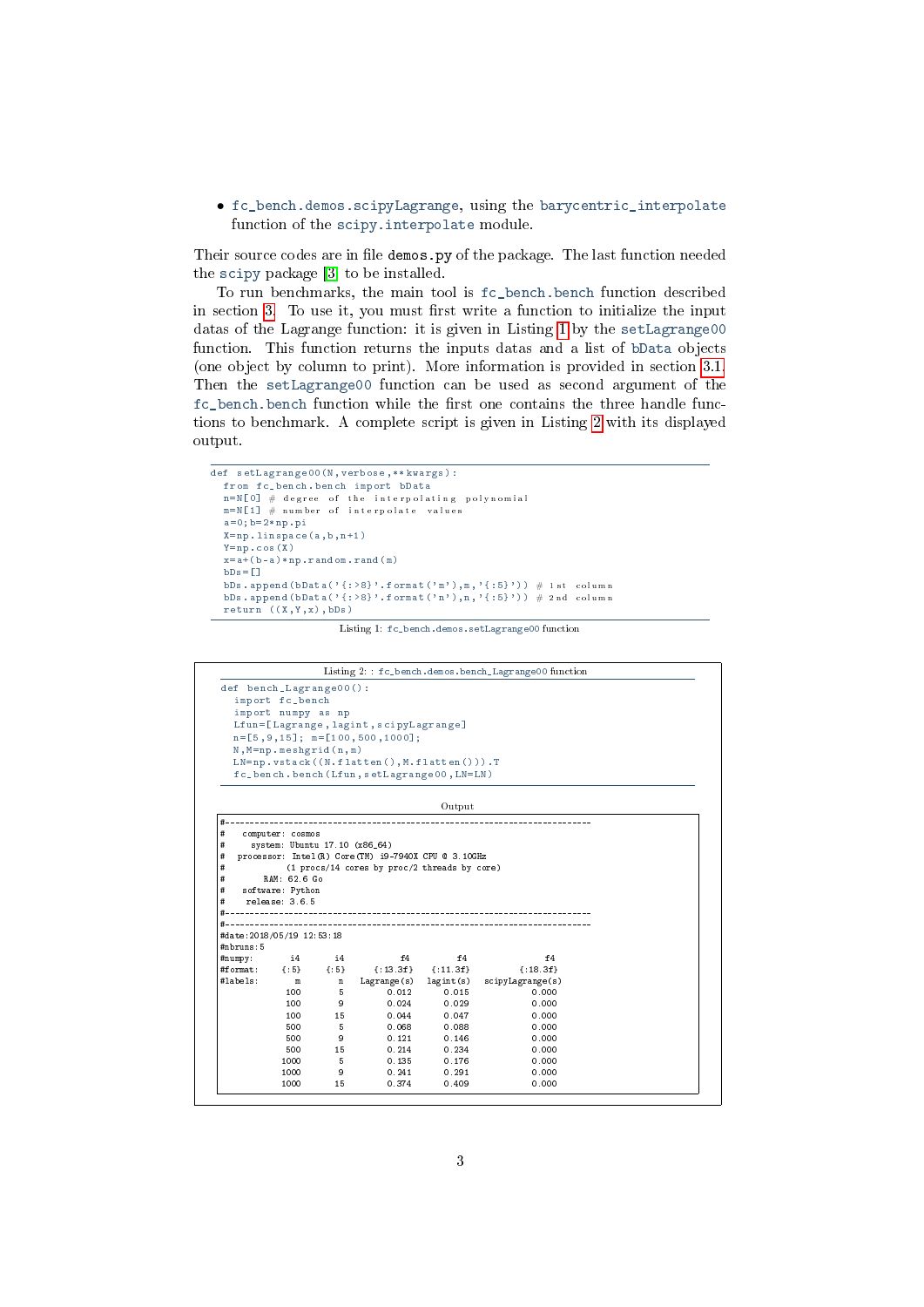<span id="page-3-0"></span>We now propose a slightly more elaborate version of the initialization function that allows to display some informations and to choose certain parameters when generating inputs datas. This new version named  $fc{\text{-}bench}$ .demos.setLagrange is given in Listing [3.](#page-3-0) A complete script is given in Listing [4](#page-4-1) with its displayed output. In this script some options of the fc\_bench.bench function are used 'error', 'info', 'labelsinfo', jointly with those of the fc\_bench.demos.setLagrange: 'a', 'b' and 'fun'. One must be careful not to take as an option name for the initialization function one of those used in fc\_bench.bench function. More details are given in section [3.](#page-6-0)

```
def setLagrange (N , verbose ,** kwargs ) :
  import fc_tools
  a = k \sqrt{arg s}. pop ('a', 0)b = k \text{wargs } . \text{pop} ('b', 2 * np . pi)sfun = kwargs. pop('fun', 'lambda x: np. cos(x)')fun = eval (sfun)
  Print = kwargs.get ('Print', lambda s: print (s))
  from fc_bench . bench import bData
  n = N [O] \# degree of the interpolating polynomial
  {\tt m}={\tt N}\begin{bmatrix}1\end{bmatrix}\begin{array}{l} {\begin{array}{c} \#\\{}}\end{array}}\end{array}{\tt number\ of\ }if\ {~\tt int}\,{\tt er}\,{\tt pol}\,{\tt at}\,e\end{array}}\begin{array}{l} {\tt values}\end{array}\mathtt{X}\!=\!\mathtt{np} . \mathtt{linspace}\,(\,\mathtt{a}\,,\,\mathtt{b}\,,\,\mathtt{n}+1\,)Y = \text{fun}(X)x = a + (b - a) * np. r and om. r and (m)Error = lambda y: np.linalg.norm(y-fun(x), np.inf)if verbose :
     Print ('# Setting inputs of Lagrange polynomial functions:
           y = LA GRANGE (X, Y, x)')
      Print ('# where X is numpy . linspace (a, b, n+1), Y=fun (X) and x is random
          values on [a, b]')
     Print ('# n is the order of the Lagrange polynomial')<br>Print ('# fun function is: 's''s fun)
                     fun function is: % s'% sfun)
      Print ( ' # [a, b ] = [%g, %g] ' % (a, b))
      Print ('# X: (n+1, ) numpy array')
      Print ' # Y : (n+1,) numpy array')
      Print ' # x: (m, ) numpy array')
      Print ('# Error [i] computed with fun [i] output:')
     Print ('# Error [i] computed with fun [i] output: '<br>Print ('# % s'% fc_tools.others.func2str (Error))
  hDs = 1bDs.append(bData('{:>5}'.format('m'),m,'{:>5}'))
  bDs. append (bData ( '{: >5} '. format ('n'), n, '{: >5}'))
  return ((X, Y, x, Error), bDs)
```
Listing 3: fc\_bench.demos.setLagrange function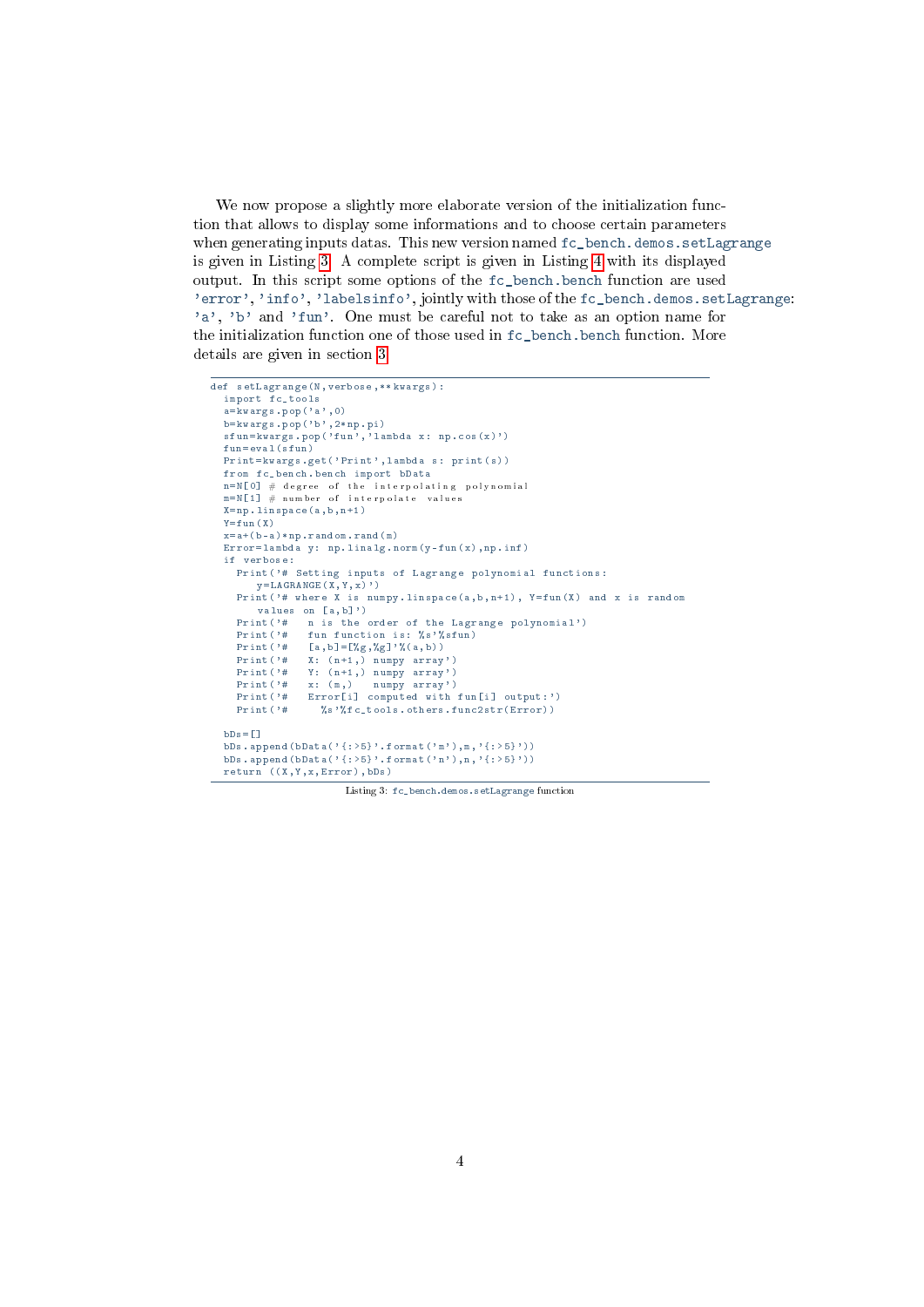```
Listing 4: : fc_bench.demos.bench_Lagrange function
def bench_Lagrange () :
  import fc_bench
  import numpy as np
  Lfun =[ Lagrange , lagint ]
  names = ['Lag', 'lagint']error=lambda o1, o2: np.linalg.norm(o1-o2,np.inf)
  n =[5 ,9 ,15]; m =[100 ,500 ,1000];
  N , M = np . meshgrid (n , m )
  LN = np, vstack ((N, flatten(), M, flatten(), J)fc_bench . bench ( Lfun , setLagrange , LN = LN , error = error , names = names ,
      info=False, labelsinfo=True, a=-1, b=1, fun='lambda x: np.sin(x)')
                                       Output
#---------------------------------------------------------------------------
# Benchmarking functions:
```

```
# fun[0], Lag: fc_bench.demos.Lagrange
# fun[1], lagint: fc_bench.demos.lagint
# cmpErr[i], error between fun[0] and fun[i] outputs computed with function
    lambda o1, o2: np.linalg.norm(o1-o2, np.inf)
# where
# - 1st input parameter is the output of fun[0]
# - 2nd input parameter is the output of fun[i]
#---------------------------------------------------------------------------
.<br># Setting inputs of Lagrange polynomial functions: y=LAGRANGE(X,Y,x)
# where X is numpy.linspace(a,b,n+1), Y=fun(X) and x is random values on [a,b]
  n is the order of the Lagrange polynomial
   f is the function is: lambda x: np.sin(x)
    \left[a, b] = \left[ -1\, ,1\, \right]X: (n+1, ) numpy array
   Y: (n+1,) numpy array
# x: (m,) numpy array
# Error[i] computed with fun[i] output:
# lambda y: np.linalg.norm(y-fun(x),np.inf)
#---------------------------------------------------------------------------
#date:2018/05/19 12:53:37
#nbruns:5
#numpy: i4 i4 f4 f4 f4 f4 f4
#numpy: i4 i4 f4 f4 f4 f4 f4<br>#format: {:>5} {:>5} {:8.3f} {:10.3e} {:11.3f} {:10.3e} {:11.3e}<br>#labels: m n Lag(s) Error[0] lagint(s) Error[1] cmpErr[1]
#labels: m n Lag(s) Error[0] lagint(s) Error[1] cmpErr[1]
            100 5 0.012 1.163e-05 0.015 1.163e-05 3.331e-16<br>100 9 0.021 2.893e-10 0.025 2.893e-10 7.772e-16<br>100 15 0.037 2.864e-14 0.039 2.864e-14 2.853e-14
             100 9 0.021 2.893e-10 0.025 2.893e-10 7.772e-16
100 15 0.037 2.864e-14 0.039 2.864e-14 2.853e-14
            500 5 0.058 1.163e-05 0.074 1.163e-05 5.551e-16
            500 9 0.104 2.901e-10 0.123 2.901e-10 1.332e-15
           500 15 0.186 1.754e-14 0.197 1.754e-14 2.853e-14
            1000 5 0.117 1.163e-05 0.148 1.163e-05 6.661e-16
1000 9 0.211 2.902e-10 0.244 2.902e-10 1.554e-15
           1000 15 0.368 2.309e-14 0.393 2.309e-14 2.820e-14
```
# 2 Installation

<span id="page-4-0"></span>The  $\epsilon$  bench<sup> $\Omega$ </sup> Python package was tested on various OS and Python versions:

- $\bullet$  CentOS 7[\[7\]](#page-22-0)
	- with Python 2.7.14 compiled from source [\[8\]](#page-22-1)
	- $-$  with Python 3.5.5 compiled from source [\[8\]](#page-22-1)
	- with Python 3.6.4 compiled from source [\[8\]](#page-22-1)
- $\bullet$  Fedora 27[\[6\]](#page-22-2)
	- $-$  with Python 2.7.14 compiled from source  $[8]$
	- $-$  with Python 3.5.5 compiled from source [\[8\]](#page-22-1)
	- $-$  with Python 3.6.4 compiled from source [\[8\]](#page-22-1)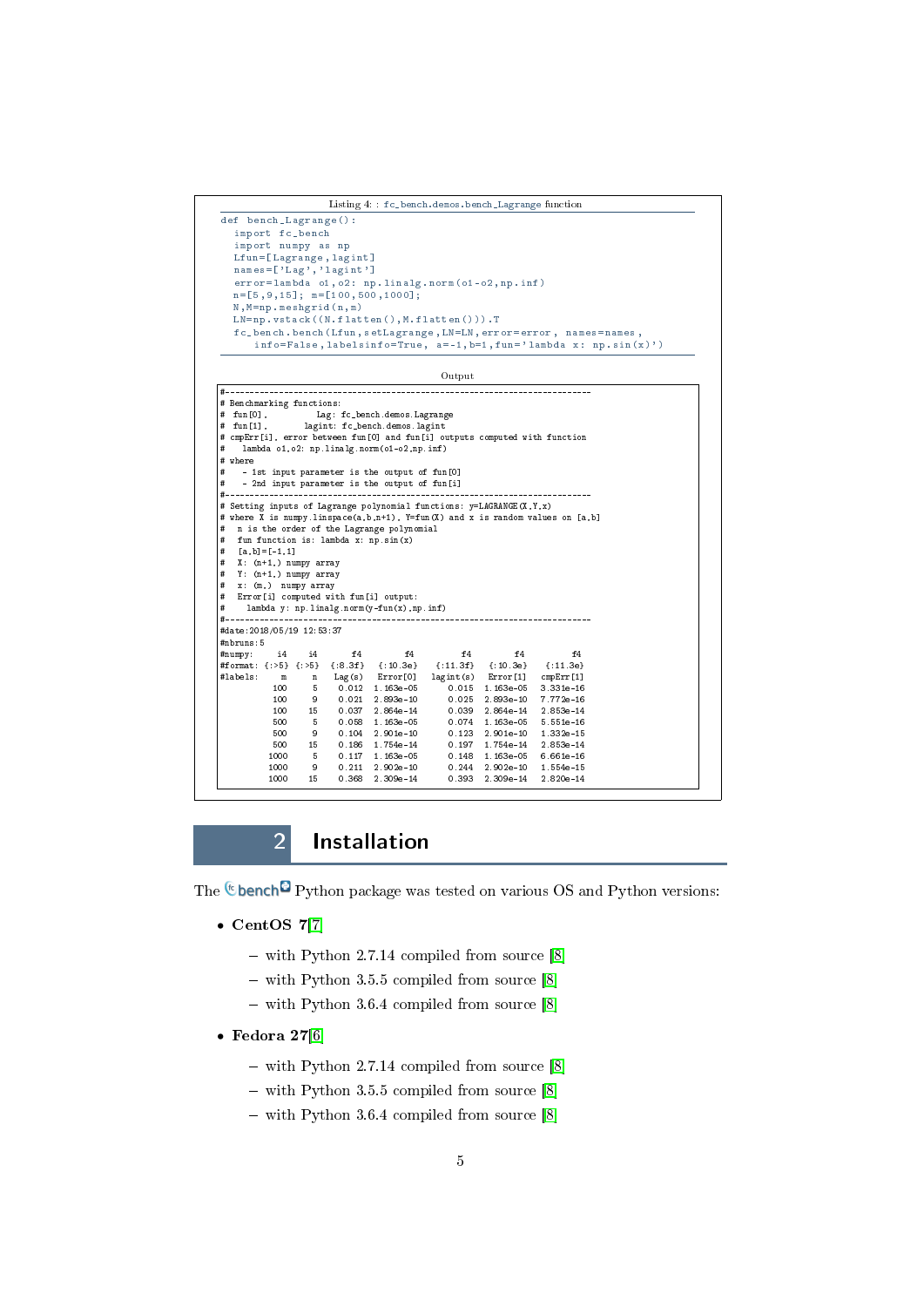- ' MacOS High Sierra[\[1\]](#page-21-1)
	- with Miniconda Python 2.7 distribution (release 2.7.14) [\[9\]](#page-22-3)
	- with Miniconda Python 3.6 distribution (release 3.6.4) [\[9\]](#page-22-3)
	- $-$  with Python 2.7.14 [\[8\]](#page-22-1)
	- $-$  with Python 3.5.4 [\[8\]](#page-22-1)
	- $-$  with Python 3.6.5 [\[8\]](#page-22-1)
- ' openSUSE Leap 42.3 7[\[4\]](#page-22-4)
	- $-$  with Python 2.7.14 compiled from source [\[8\]](#page-22-1)
	- $-$  with Python 3.5.5 compiled from source [\[8\]](#page-22-1)
	- with Python 3.6.4 compiled from source [\[8\]](#page-22-1)
- ' Ubuntu 18.04 LTS, 17.10, 16.04 LTS [\[10\]](#page-22-5)
	- with Python 2.7.x  $(x=13,14,15)$  compiled from source [\[8\]](#page-22-1)
	- $-$  with Python 3.5.5 compiled from source [\[8\]](#page-22-1)
	- with Python 3.6.x  $(x=3,4,5)$  compiled from source [\[8\]](#page-22-1)
- $\bullet$  Windows 10 [\[5\]](#page-22-6)
	- with Miniconda Python 2.7 distribution (release 2.7.14) [\[9\]](#page-22-3)
	- with Miniconda Python 3.6 distribution (release 3.6.4) [\[9\]](#page-22-3)
	- $-$  with Python 2.7.15 [\[8\]](#page-22-1)
	- $-$  with Python 3.5.4 [\[8\]](#page-22-1)
	- $-$  with Python 3.6.5 [\[8\]](#page-22-1)

**Installation :** The **C** bench<sup>c</sup> Python package can be installed by using pip (or pip3) command [\[2\]](#page-21-2).

• For an installation which isolated to the current user, one can do:

\$ pip install -U --user fc\_bench

- For an installation for all users, one can do:
	- \$ sudo pip install -U fc\_bench

An other way is to download the required archive and to make the installation from the downloaded file.

- For an installation which isolated to the current user, one can do:
	- \$ pip install <PATH\_TO\_FOLDER>/fc\_bench-<VERSION>.tar.gz --user -U

where <PATH\_TO\_FOLDER> will be replaced by the path to the saved archive and <VERSION> by the version of the archive.

• For an installation for all users, one can do:

\$ sudo pip install <PATH\_TO\_FOLDER>/fc\_bench-<VERSION>.tar.gz -U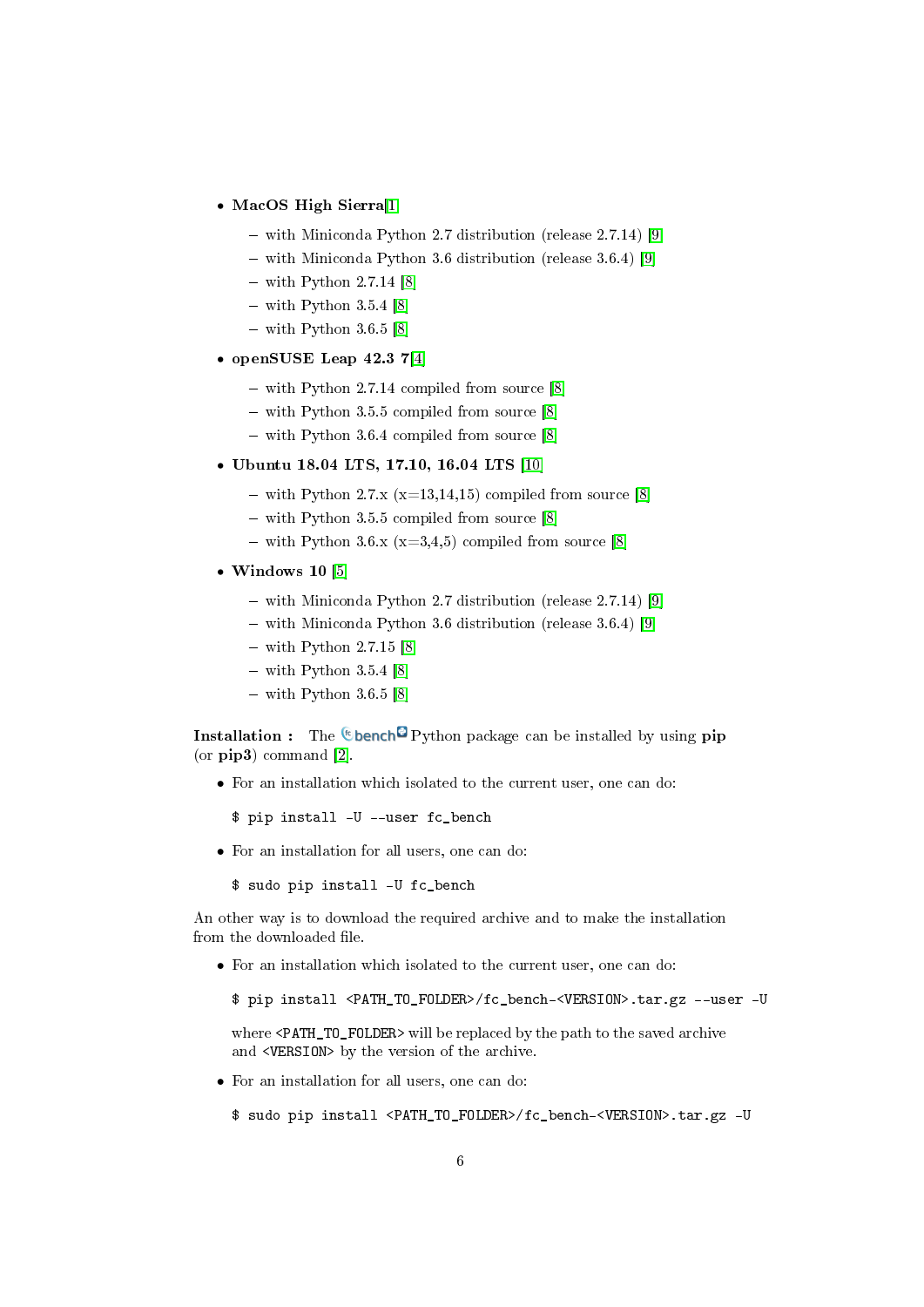Uninstall : To uninstall this package, you only have to execute one of these commands depending on the type of installation performed

\$ pip uninstall fc\_bench

or

<span id="page-6-0"></span>\$ sudo pip uninstall fc bench

3 fc\_bench.bench function

The fc\_bench.bench function run benchmark

Syntaxe

```
fc_bench . bench ( Lfun , setfun )
fc\_\text{bench}. bench (Lfun, setfun, key = value, ...)
R = f c_{\text{.}} bench . bench (Lfun, setfun)
R = fc_bench . bench ( Lfun , setfun , key = value , ...)
```
#### Description

```
fc_bench.bench(Lfun, setfun)
```
Runs benchmark for each function given in the list Lfun . The function setfun is used to set input datas to these functions. There is the imposed syntax:

```
def setfun (N, verbose, ** kwargs) :
   ...
return (( In1 , In2 ,...) , bDs )
```
By default, for all N in [5,10,15] , computational time in second of each function in Lfun is evaluated by time.time() function:

```
t=time.time(); out=Lfun[i]( *Inputs ); tcpu=time.time()-t
```
where Inputs is given by

[Inputs,Bdatas]=setfun(N,verbose,\*\*kwargs)

fc\_bench.bench(Lfun, setfun, key=value, ...)

Some optional key are available:

 $\bullet$  LN, to set values of the first input of the setfun function of the n benchmark to be run. For i-th benchmark, the setfun function is used with the i-th value given by value[i]. value can be a list of length n or a numpy array with shape (n,) or (n,m) By default, value is [5,10,15] .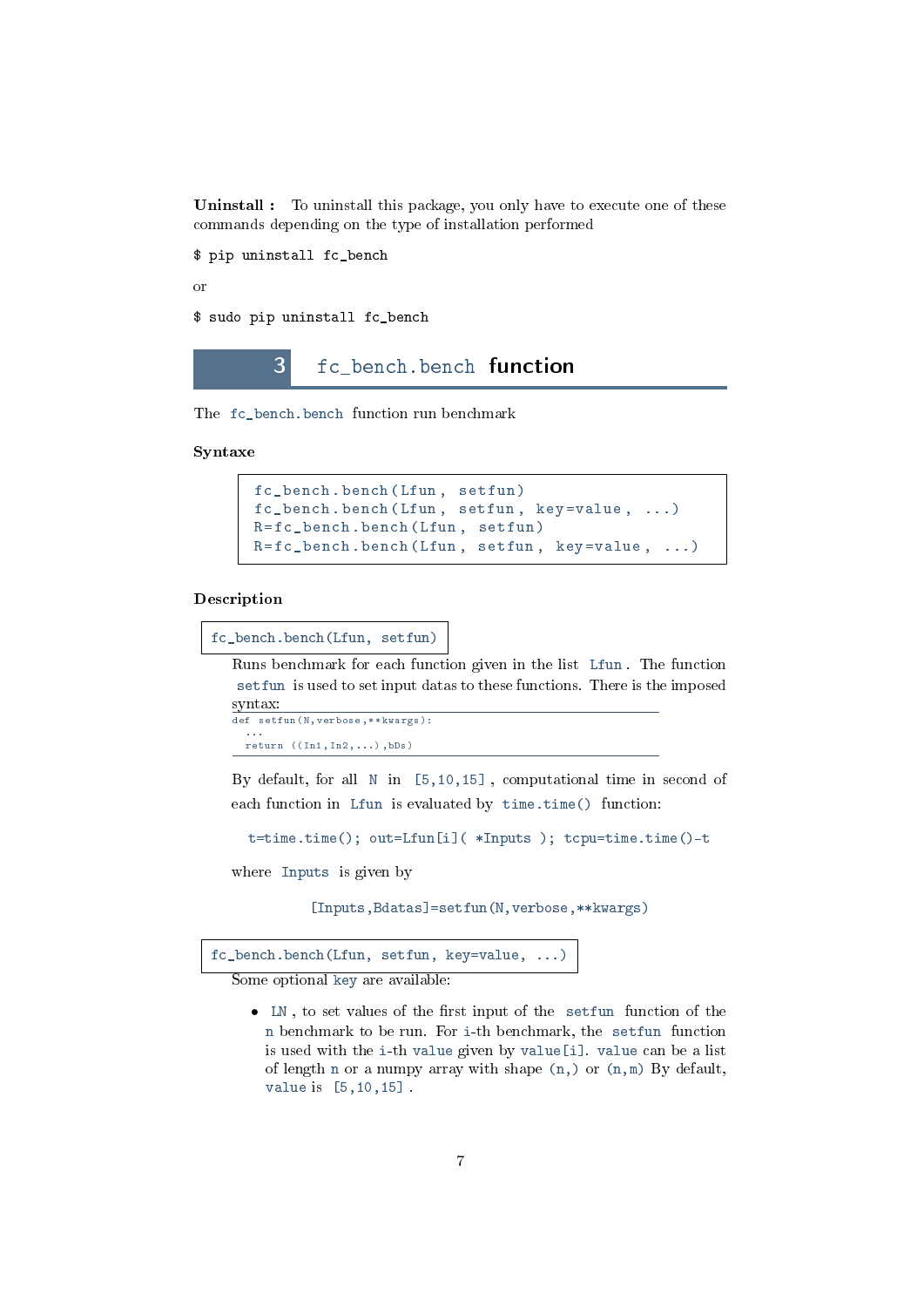- names , set the names that will be displayed during the benchmarks to name each of the functions of Lfun . By default value is None and all the names are guessed from the functions of Lfun . Otherwise, value is a list with same length as Lfun such that value<sup>[i]</sup> is the string name associated with Lfun[i] function. If value[i] is the empty string, then the name is guessed from the function Lfun[i] .
- nbruns , to set number of benchmark runs for each case and the mean of computational times is taken. Default value is 5. In fact, value+2 benchmarks are executed and the two worst are forgotten (see fc\_bench.mean\_run function)
- comment , string or list of strings displayed before running the benchmarks. If value is a list of strings, after printing the value[i], a line break is performed.
- info , if value is True(default), some informations on the computer and the system are displayed.
- labelsinfo , if value is True, some informations on the labels of the columns are automaticaly displayed. Default is False.
- savefile , if value is a not empty string, then displayed results are saved in directory benchs with value as filename. One can used savedir option to change the directory.
- savedir , if value is a not empty string, then when using savefile , the file is saved in directory value.
- error , to use when compative errors between the various functions are desired when displaying. In this case a function must be given which returns error (as scalar) between the output of the first function Lfun<sup>[0]</sup> and one of the others.

### 3.1 bData object

<span id="page-7-0"></span>The bData object is used to described and print the columns of the bench output. Its contructor is:

#### Syntaxe

```
bData ( name , value , sformat )
```
where name is the label of the column which appears in line #labels: of the bench output, value is the corresponding value to print and sformat is the format used for formatting the column by using the str.format() method. The string print is sformat.format(value). In the setfun function one only has to choose datas to be print as first columns: columns associated with each of the functions to be tested are automatically added next.

#### 3.2 Matricial product examples

<span id="page-7-1"></span>Let  $X$  be a  $(m,n)$  numpy array and Y be a  $(n,p)$  numpy array. We want to measure efficiency of the matricial product by using functions that we have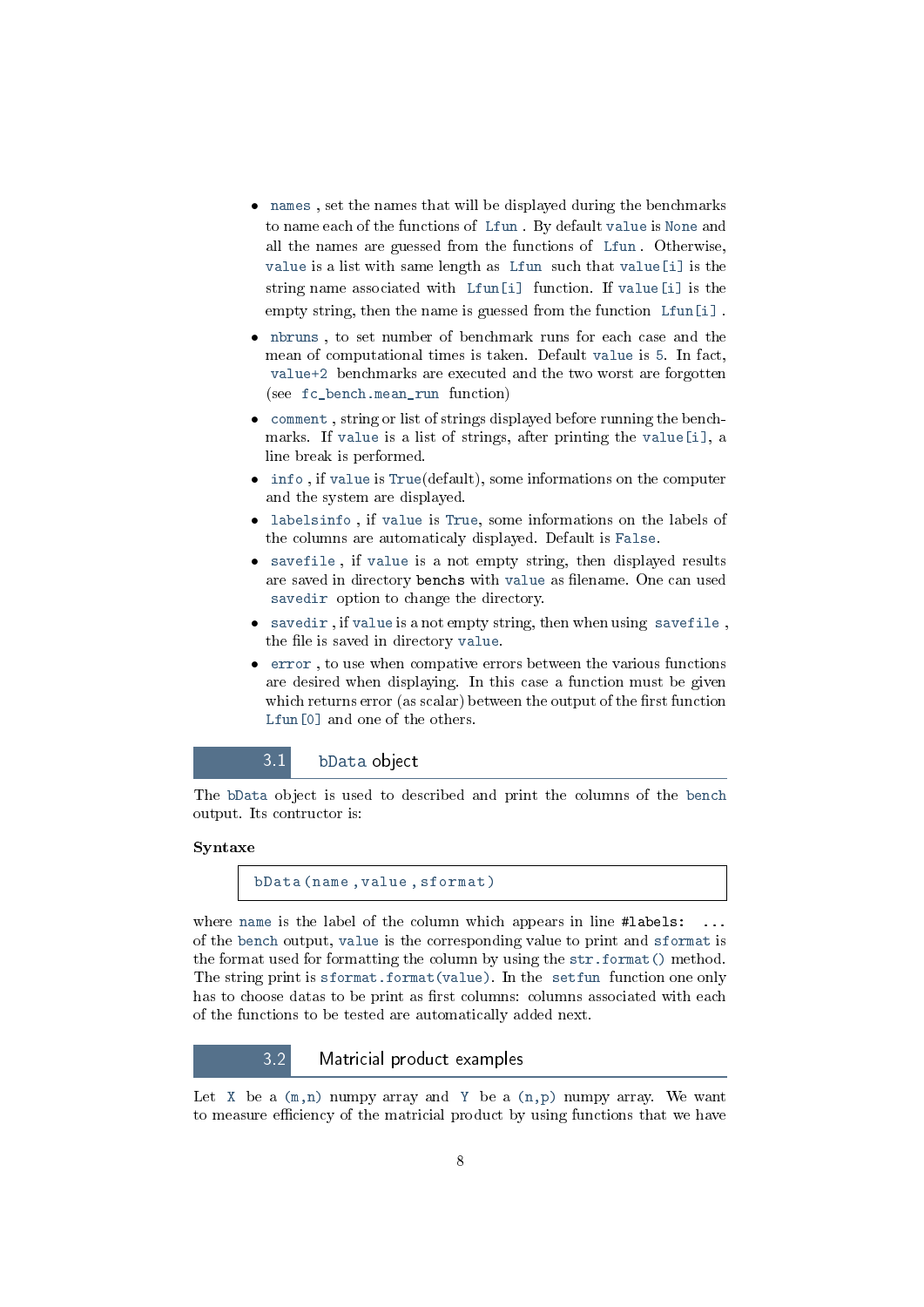written or numpy.matmul(X, Y) (function version) or  $X \otimes Y$  (operator version for

Python  $> = 3.5$ ) with various values of m, n and p. When using the <sup>c</sup>over bench<sup>2</sup> package with Python version  $< 3.5$ , efficiency is mesured only for the function numpy. matmul and the ones we wrote.

#### <span id="page-8-0"></span>3.2.1 Square matrices: fc\_bench.demos.bench\_MatProd00 function

Let  $m = n = p$ . As a first step, we want to measure the performance of the function  $\text{numpy.matmul}(X, Y)$ .

```
def setMatProd00 (m , verbose ,** kwargs ) :
  from fc bench bench import bData
  X = np. random. randn(m, m)Y = np. random. randn(m, m)bDs = [bData('{: >8}'. format ('m'), m, '{: >8}')]
  return ((X, Y), bDs)
```
Listing 5: fc\_bench.demos.setMatProd00 function

The fc\_bench.demos.setMatProd00 function given in Listing [5](#page-8-2) is used in fc\_bench.demos.bench\_MatProd00 function (file demos.py of the package directory)



#### <span id="page-8-1"></span>3.2.2 Square matrices: fc\_bench.demos.bench\_MatProd01 function

Let  $m = n = p$ .

Some improvements are made to the fc\_bench.demos.setMatProd00 function (Listing [5\)](#page-8-2) by using verbose flag to display some information: this gives the fc\_bench.demos.setMatProd01 function presented in Listing [7.](#page-9-0) From the previous example, we also add the use of the options comment and savefile to the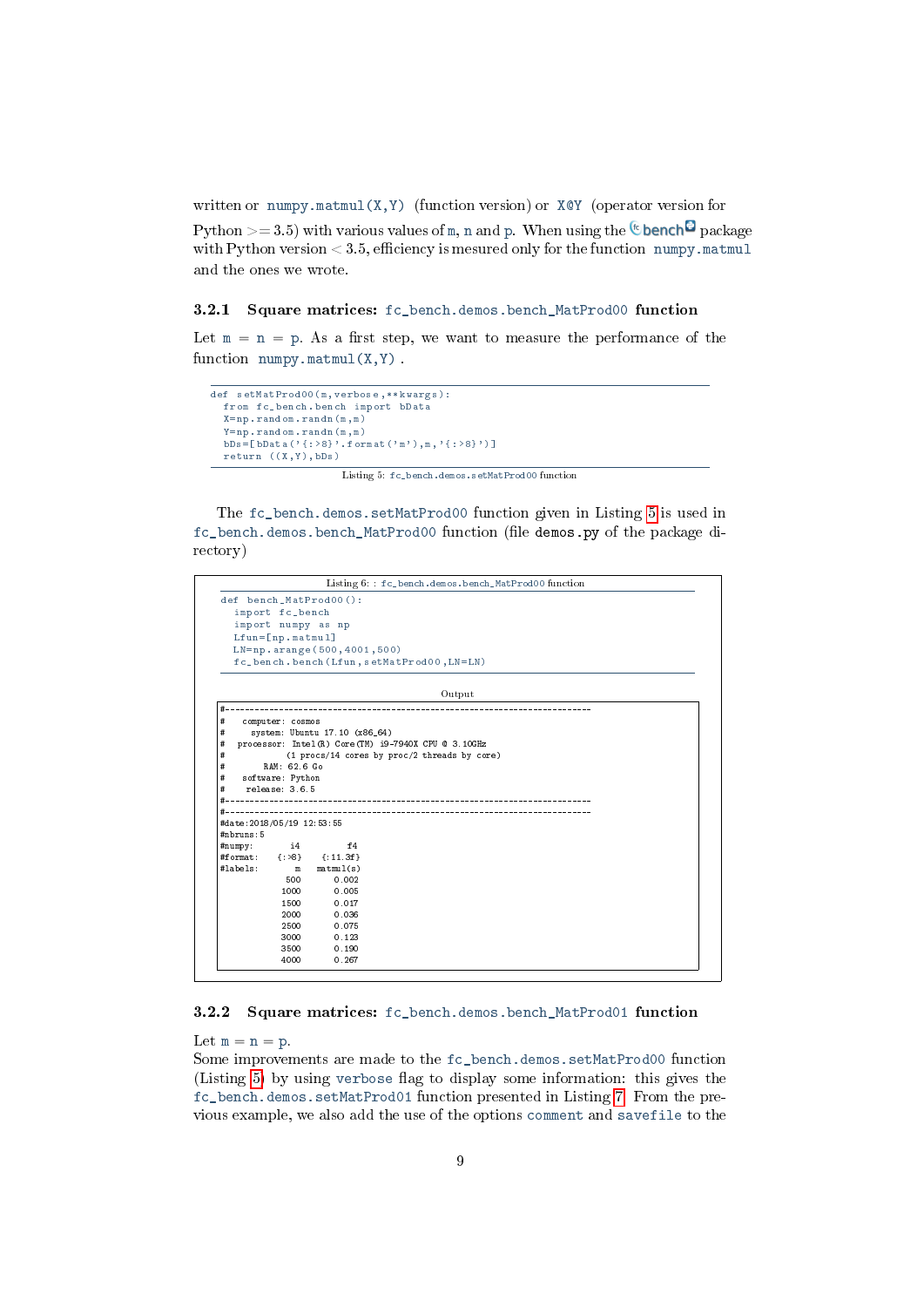function fc\_bench.bench: this gives the function fc\_bench.demos.bench\_MatProd01 presented in Listing [8](#page-9-1) that uses the fc\_bench.demos.setMatProd01 function.

```
def setMatProd01 (m, verbose, ** kwargs) :
  from fc_bench . bench import bData
  X = np. random. randn (m, m)Y = np. random. randn(m, m)if verbose :
     print ('# 1st input parameter: (m, m) Numpy array')
     print ('# 2nd input parameter: (m,m) Numpy array')
  bDs = [bData ('{: >8}<sup>'</sup>. format ('m'), m, '{: >8}')]
  return ((X,Y),bDs)
```
Listing 7: fc\_bench.demos.setMatProd01 function

```
Listing 8: : fc_bench.demos.bench_MatProd01 function
def bench_MatProd01 () :
  import fc_bench
import numpy as np
  Lfun = [np . matmul]
  comment =[ '# Benchmarking function numpy . matmul ' ,
             '# where X and Y are (m,m) Numpy arrays']
  \verb|LM=np. arraye (500 , 4001 , 500)fc_bench . bench ( Lfun , setMatProd01 , LN = LN , comment = comment ,
      savefile = ' MadProd01 . out ')
                                          Output
```

```
#---------------------------------------------------------------------------
    computer: cosmos
       system: Ubuntu 17.10 (x86_64)# processor: Intel(R) Core(TM) i9-7940X CPU @ 3.10GHz
# (1 procs/14 cores by proc/2 threads by core)
# RAM: 62.6 Go
     software: Python
# release: 3.6.5
#---------------------------------------------------------------------------
# Benchmarking function numpy.matmul
# where X and Y are (m,m) Numpy arrays
#---------------------------------------------------------------------------
# 1st input parameter: (m,m) Numpy array
# 2nd input parameter: (m,m) Numpy array
#---------------------------------------------------------------------------
#benchfile: benchs/MadProd01.out
#date:2018/05/19 12:54:04
#nbruns:5
#numpy: i4 f4
#format: {:>8} {:11.3f}
#labels: m matmul(s)
                 \begin{array}{ccc} 500 & \quad & 0.002 \\ 1000 & \quad & 0.005 \\ 1500 & \quad & 0.016 \end{array}0.005\begin{array}{ccc} 1500 & \quad & 0.016 \\ 2000 & \quad & 0.035 \end{array}2000 0.035
                 2500 0.074<br>3000 0.123
                 3000 0.123<br>3500 0.186
                 3500 0.186<br>4000 0.270
                                0.270
```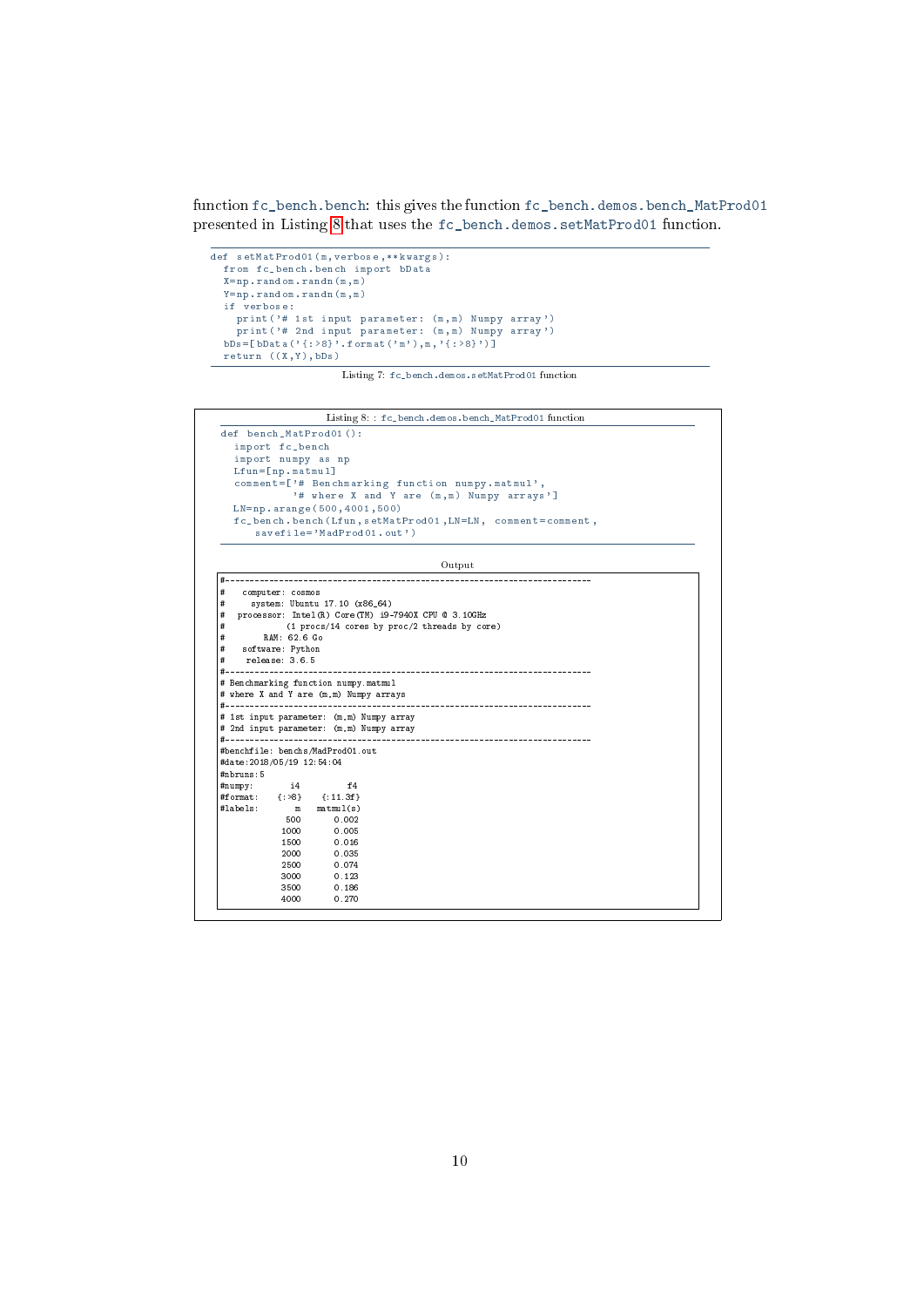<span id="page-10-1"></span>

| #                                       | computer: cosmos |                                        |                                                     |
|-----------------------------------------|------------------|----------------------------------------|-----------------------------------------------------|
| #                                       |                  | system: Ubuntu 17.10 (x86_64)          |                                                     |
| #                                       |                  |                                        | processor: Intel(R) Core(TM) i9-7940X CPU @ 3.10GHz |
| #                                       |                  |                                        | (1 procs/14 cores by proc/2 threads by core)        |
| #                                       | RAM: 62.6 Go     |                                        |                                                     |
| #                                       | software: Python |                                        |                                                     |
| #                                       | release: 3.6.5   |                                        |                                                     |
| #                                       |                  |                                        |                                                     |
|                                         |                  | # Benchmarking function numpy.matmul   |                                                     |
|                                         |                  | # where X and Y are (m,m) Numpy arrays |                                                     |
|                                         |                  |                                        |                                                     |
|                                         |                  |                                        |                                                     |
|                                         |                  | #benchfile: benchs/MadProd01.out       |                                                     |
| #date:2018/05/19 12:54:04<br>#nhruns: 5 |                  |                                        |                                                     |
|                                         | $\frac{14}{2}$   | f4                                     |                                                     |
| #numpy:                                 |                  | #format: {:>8} {:11.3f}                |                                                     |
| #labels: m                              |                  | matmul(s)                              |                                                     |
|                                         | 500              | 0.002                                  |                                                     |
|                                         | 1000             | 0.005                                  |                                                     |
|                                         | 1500             | 0.016                                  |                                                     |
|                                         | 2000             | 0.035                                  |                                                     |
|                                         | 2500             | 0.074                                  |                                                     |
|                                         | 3000             | 0.123                                  |                                                     |
|                                         | 3500             | 0.186                                  |                                                     |
|                                         | 4000             | 0.270                                  |                                                     |
|                                         |                  |                                        |                                                     |

As we can see information print from the fc\_bench.demos.setMatProd01 function are missing in output file benchs/MadProd01.out. We will see how to print them also in the output file.

#### <span id="page-10-0"></span>3.2.3 Square matrices: fc\_bench.demos.bench\_MatProd02 function

#### Let  $m = n = p$ .

To have information print from the fc\_bench.demos.setMatProd01 also saved in the output file we just add the following line:

Print=kwargs.get('Print',lambda s: print(s))

This gives the fc\_bench.demos.setMatProd02 function presented in Listing [10.](#page-10-1) This function is then used in fc\_bench.demos.bench\_MatProd02 given in Listing [11.](#page-11-0)

```
def setMatProd02 (m, verbose, ** kwargs) :
 Print = kwargs.get ('Print', lambda s: print (s))
 from fc_bench . bench import bData
 X = np. random. randn(m, m)Y = np. random. randn (m, m)if verbose :
    Print ('# 1st input parameter: (m, m) Numpy array')
    Print ('# 2nd input parameter: (m,m) Numpy array')
  bDs = [bData('{: >8}'. format ('m'), m, '{: >8}')]
 return ((X, Y), bDs)
```
Listing 10: fc\_bench.demos.setMatProd02 function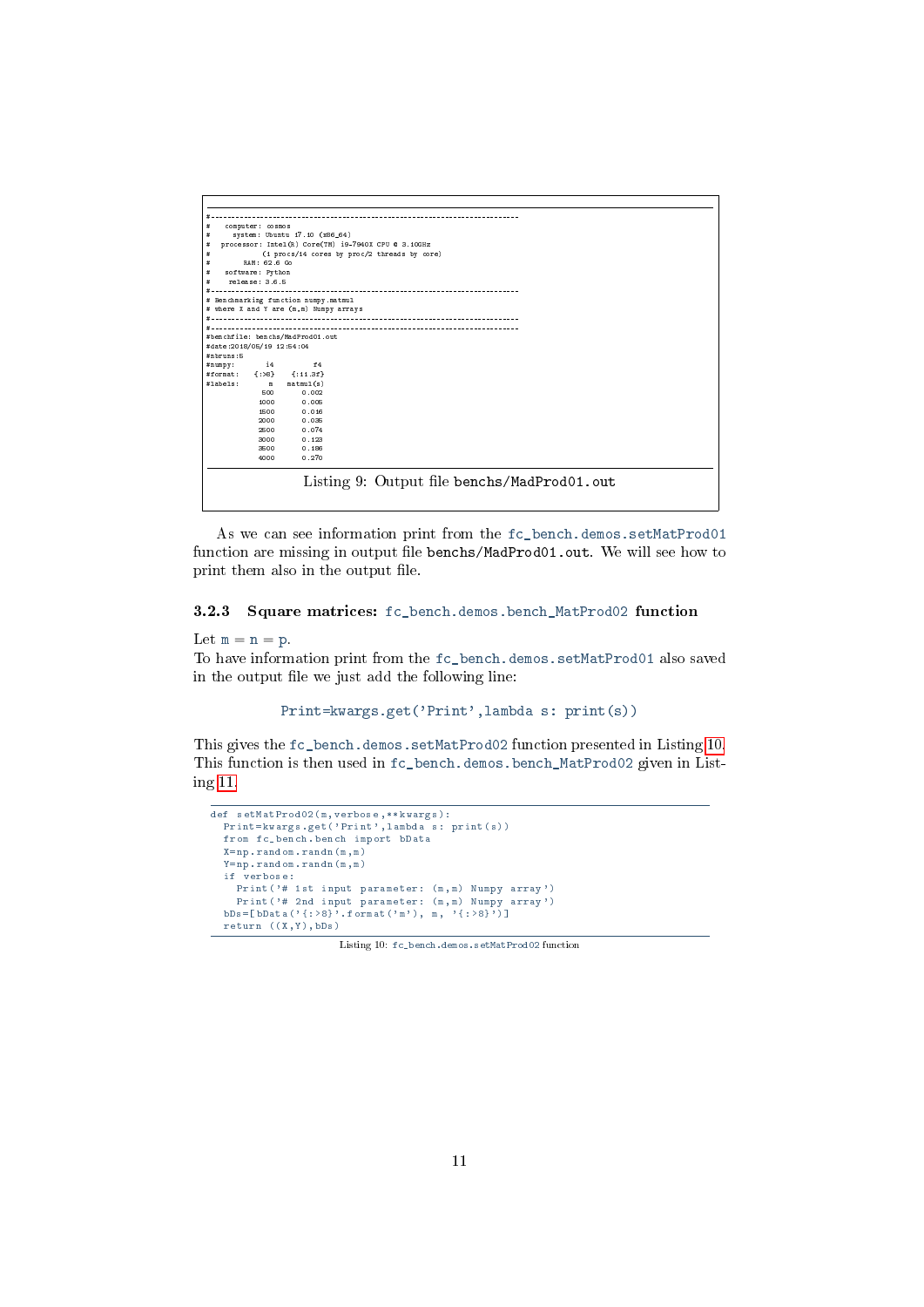```
Listing 11: : fc_bench.demos.bench_MatProd02 function
```

```
def bench_MatProdO2():<br>
import fc_bench<br>
import numpy as np<br>
Lfun=[np.matmul]<br>
comment=['# Benchmarking function numpy.matmul',<br>
"# where X and Y are (m,m) Numpy arrays']<br>
LN=np.arange(500,4001,500)<br>
fc_bench.bench(Lfun,se
```
#### Output

| #                          | computer: cosmos |                                                    |                                                       |
|----------------------------|------------------|----------------------------------------------------|-------------------------------------------------------|
| #                          |                  | system: Ubuntu 17.10 (x86_64)                      |                                                       |
| #                          |                  |                                                    | processor: Intel (R) Core (TM) i9-7940X CPU @ 3.10GHz |
| #                          |                  |                                                    | (1 procs/14 cores by proc/2 threads by core)          |
| #                          | RAM: 62.6 Go     |                                                    |                                                       |
| #                          | software: Python |                                                    |                                                       |
| #                          | release: 3.6.5   |                                                    |                                                       |
|                            |                  |                                                    |                                                       |
|                            |                  | # Benchmarking function numpy.matmul               |                                                       |
|                            |                  | # where X and Y are (m,m) Numpy arrays             |                                                       |
|                            |                  |                                                    |                                                       |
|                            |                  |                                                    | # 1st input parameter: (m,m) Numpy array              |
|                            |                  |                                                    | # 2nd input parameter: (m,m) Numpy array              |
|                            |                  |                                                    |                                                       |
|                            |                  |                                                    |                                                       |
|                            |                  | #benchfile: benchs/MadProd02.out                   |                                                       |
| #date: 2018/05/19 12:54:14 |                  |                                                    |                                                       |
| #nbruns:5                  |                  |                                                    |                                                       |
|                            |                  |                                                    |                                                       |
|                            |                  | $# \text{numpy}:$ i4 f4<br>#format: {:>8} {:11.3f} |                                                       |
| #labels:                   |                  | m matmul(s)                                        |                                                       |
|                            | 500              | 0.002                                              |                                                       |
|                            | 1000             | 0.005                                              |                                                       |
|                            | 1500             | 0.016                                              |                                                       |
|                            | 2000             | 0.037                                              |                                                       |
|                            | 2500             | 0.079                                              |                                                       |
|                            | 3000             | 0.134                                              |                                                       |
|                            | 3500             | 0.188                                              |                                                       |

| #                          | computer: cosmos |                                                                                |                                                     |  |
|----------------------------|------------------|--------------------------------------------------------------------------------|-----------------------------------------------------|--|
| #                          |                  | system: Ubuntu 17.10 (x86_64)                                                  |                                                     |  |
| #                          |                  |                                                                                | processor: Intel(R) Core(TM) 19-7940X CPU @ 3.10GHz |  |
| #                          |                  |                                                                                | (1 procs/14 cores by proc/2 threads by core)        |  |
| #                          | RAM: 62.6 Go     |                                                                                |                                                     |  |
| #                          | software: Python |                                                                                |                                                     |  |
| #                          | release: 3.6.5   |                                                                                |                                                     |  |
|                            |                  |                                                                                |                                                     |  |
|                            |                  | # Benchmarking function numpy.matmul<br># where X and Y are (m,m) Numpy arrays |                                                     |  |
|                            | ---------------- |                                                                                |                                                     |  |
|                            |                  | # ist input parameter: (m,m) Numpy array                                       |                                                     |  |
|                            |                  | # 2nd input parameter: (m,m) Numpy array                                       |                                                     |  |
|                            |                  |                                                                                |                                                     |  |
|                            |                  | #benchfile: benchs/MadProd02.out                                               |                                                     |  |
|                            |                  |                                                                                |                                                     |  |
| #date: 2018/05/19 12:54:14 |                  |                                                                                |                                                     |  |
| #nbruns: 5                 |                  |                                                                                |                                                     |  |
|                            |                  | #numpy: i4 f4                                                                  |                                                     |  |
|                            |                  | #format: {:>8} {:11.3f}                                                        |                                                     |  |
|                            |                  | #labels: m matmul(s)                                                           |                                                     |  |
|                            | 500              | 0.002                                                                          |                                                     |  |
|                            | 1000             | 0.005                                                                          |                                                     |  |
|                            | 1500             | 0.016                                                                          |                                                     |  |
|                            | 2000             | 0.037                                                                          |                                                     |  |
|                            | 2500             | 0.079                                                                          |                                                     |  |
|                            | 3000             | 0.134                                                                          |                                                     |  |
|                            | 3500<br>4000     | 0.188<br>0.269                                                                 |                                                     |  |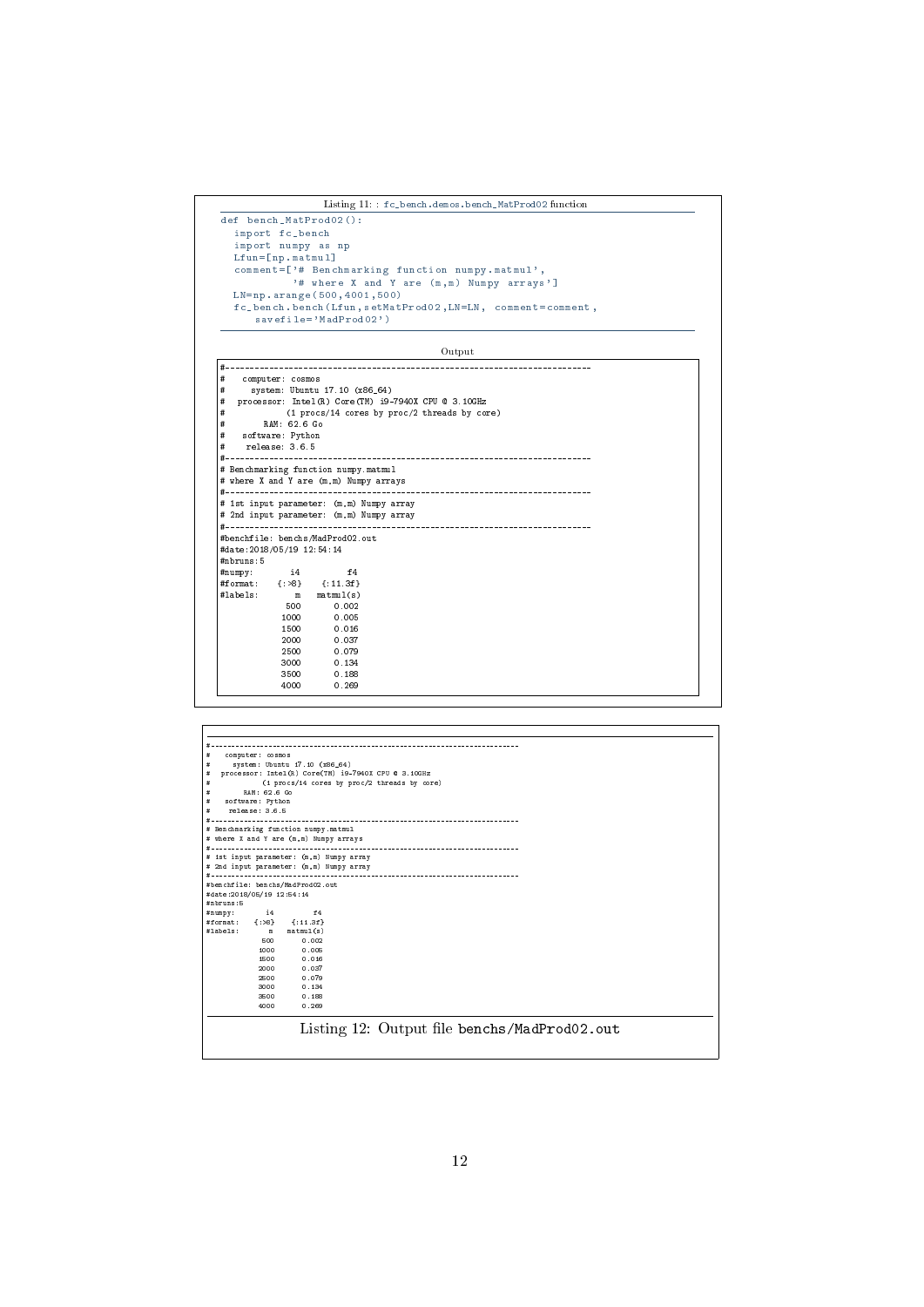#### <span id="page-12-1"></span><span id="page-12-0"></span>3.2.4 Square matrices: fc\_bench.demos.bench\_MatProd03 and 04 functions

Let  $m = n = p$ .

We want to compare computationnal times between the numpy.matmul( $X, Y$ ) function, the  $XQY$  command ( $Q$  operator is defined since version 3.5 of Python) and the fc\_bench.demos.matprod01 function given in Listing [13.](#page-12-1)

```
def matprod01(A, B):
  import numpy as np
  (n \; , \; m) = A . shape
  (p, q) = B \cdot shapeassert m == p, 'shapes % s and % s not aligned: % d (dim 1) != % d (dim
      0) '% (str (A. shape), str (B. shape), A. shape [1], B. shape [0])
  C = np. zeros ((n, q))for i in np. arange(n):
     for j in np arange (q):
      for k in np arange (m):
         C[i, j] += A[i, k] * B[k, j]return C
```
Listing 13: fc\_bench.demos.matprod01 function

The fc\_bench.demos.setMatProd02 function given in Listing [10](#page-10-1) is used in fc\_bench.demos.bench\_MatProd03 function (file demos\_op.py).

|                               |                  |                                          |                                                       |                                                  | Listing 14: : fc_bench.demos.bench_MatProd03 function        |
|-------------------------------|------------------|------------------------------------------|-------------------------------------------------------|--------------------------------------------------|--------------------------------------------------------------|
|                               |                  | def bench_MatProd03():                   |                                                       |                                                  |                                                              |
|                               | import fc_bench  |                                          |                                                       |                                                  |                                                              |
|                               |                  | import numpy as np                       |                                                       |                                                  |                                                              |
|                               |                  |                                          |                                                       |                                                  | Lfun=[np.matmul, lambda X, Y: X@Y, fc_bench.demos.matprod01] |
|                               |                  |                                          |                                                       | comment=['# Benchmarking function numpy.matmul', |                                                              |
|                               |                  |                                          |                                                       | '# where X and Y are m-by-m Numpy arrays']       |                                                              |
|                               |                  | $LN = np. \narray (50, 201, 50)$         |                                                       |                                                  |                                                              |
|                               |                  |                                          |                                                       |                                                  | fc_bench.bench(Lfun,fc_bench.demos.setMatProd02,LN=LM,       |
|                               |                  | $comment = comment)$                     |                                                       |                                                  |                                                              |
|                               |                  |                                          |                                                       |                                                  |                                                              |
|                               |                  |                                          |                                                       | Output                                           |                                                              |
| #-------------                |                  |                                          |                                                       |                                                  |                                                              |
| #                             | computer: cosmos |                                          |                                                       |                                                  |                                                              |
| #                             |                  | system: Ubuntu 17.10 (x86_64)            |                                                       |                                                  |                                                              |
| #                             |                  |                                          | processor: Intel (R) Core (TM) i9-7940X CPU @ 3.10GHz |                                                  |                                                              |
| #                             |                  |                                          |                                                       | (1 procs/14 cores by proc/2 threads by core)     |                                                              |
| #                             | RAM: 62.6 Go     |                                          |                                                       |                                                  |                                                              |
| #                             | software: Python |                                          |                                                       |                                                  |                                                              |
| #                             | relcase: 3.6.5   |                                          |                                                       |                                                  |                                                              |
|                               |                  |                                          |                                                       |                                                  |                                                              |
|                               |                  | # Benchmarking function numpy.matmul     |                                                       |                                                  |                                                              |
|                               |                  | # where X and Y are m-by-m Numpy arrays  |                                                       |                                                  |                                                              |
|                               |                  |                                          |                                                       |                                                  |                                                              |
|                               |                  | # 1st input parameter: (m,m) Numpy array |                                                       |                                                  |                                                              |
|                               |                  | # 2nd input parameter: (m,m) Numpy array |                                                       |                                                  |                                                              |
| #------------------------     |                  |                                          |                                                       |                                                  |                                                              |
| #date: 2018/05/19 12:54:24    |                  |                                          |                                                       |                                                  |                                                              |
| #nbruns:5                     |                  |                                          |                                                       |                                                  |                                                              |
|                               |                  | f4                                       | f4                                                    | f4                                               |                                                              |
|                               | 14               |                                          |                                                       |                                                  |                                                              |
|                               |                  | #format: {:>8} {:11.3f}                  | ${:}13.3f$                                            | ${1.14.3f}$                                      |                                                              |
|                               | m                |                                          | $matmul(s)$ <lambda>(s)</lambda>                      | matprod01(s)                                     |                                                              |
|                               | 50               | 0.000                                    | 0.000                                                 | 0.062                                            |                                                              |
|                               | 100              | 0.000                                    | 0.000                                                 | 0.489                                            |                                                              |
| $# \text{numpy}:$<br>#labels: | 150<br>200       | 0.000<br>0.000                           | 0.000<br>0.000                                        | 1.640<br>3.896                                   |                                                              |

As the second function in Lfun has no name, the guess name is  $\langle$ lambda>. One can set a more convenient name by using the names option: this is the object of Listing [15.](#page-13-1) When empty value is set in names list then a guessed name is used.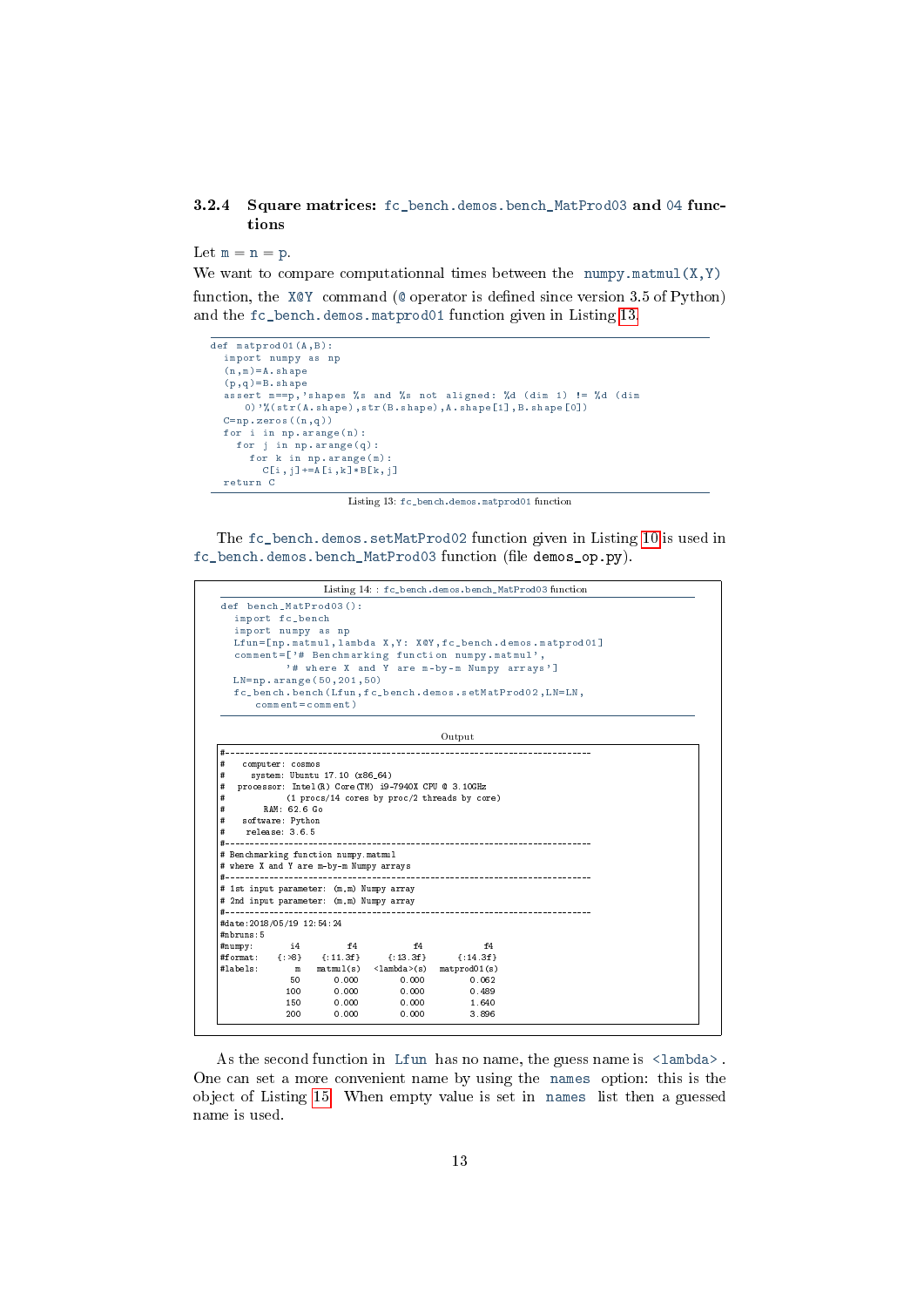<span id="page-13-1"></span>

With Python version  $< 3.5$ , the lambda X, Y: XQY function must be omited in Lfun.

#### <span id="page-13-0"></span>3.2.5 Square matrices: fc\_bench.demos.bench\_MatProd05 function

As previous section, we want to compare computationnal times between the numpy.matmul(X,Y) function, the X@Y command and the  $fc$  bench.demos.matprod01 function given in Listing [13.](#page-12-1) In addition, we also want to display errors between the outputs of the functions. The first function given in Lfun is the reference one and errors are always computed by using output of this reference function and output of the other functions.

Two examples are proposed that use the fc\_bench.bench function with error option to display comparative errors. They both use the fc\_bench.demos.setMatProd02 function given in Listing [10.](#page-10-1) The first one given in Listing [16](#page-14-0) uses the comment option and a manual writing to print some informations about labels columns. The second one given in Listing [17](#page-15-1) uses the labelsinfo option to automatically print some informations about labels columns.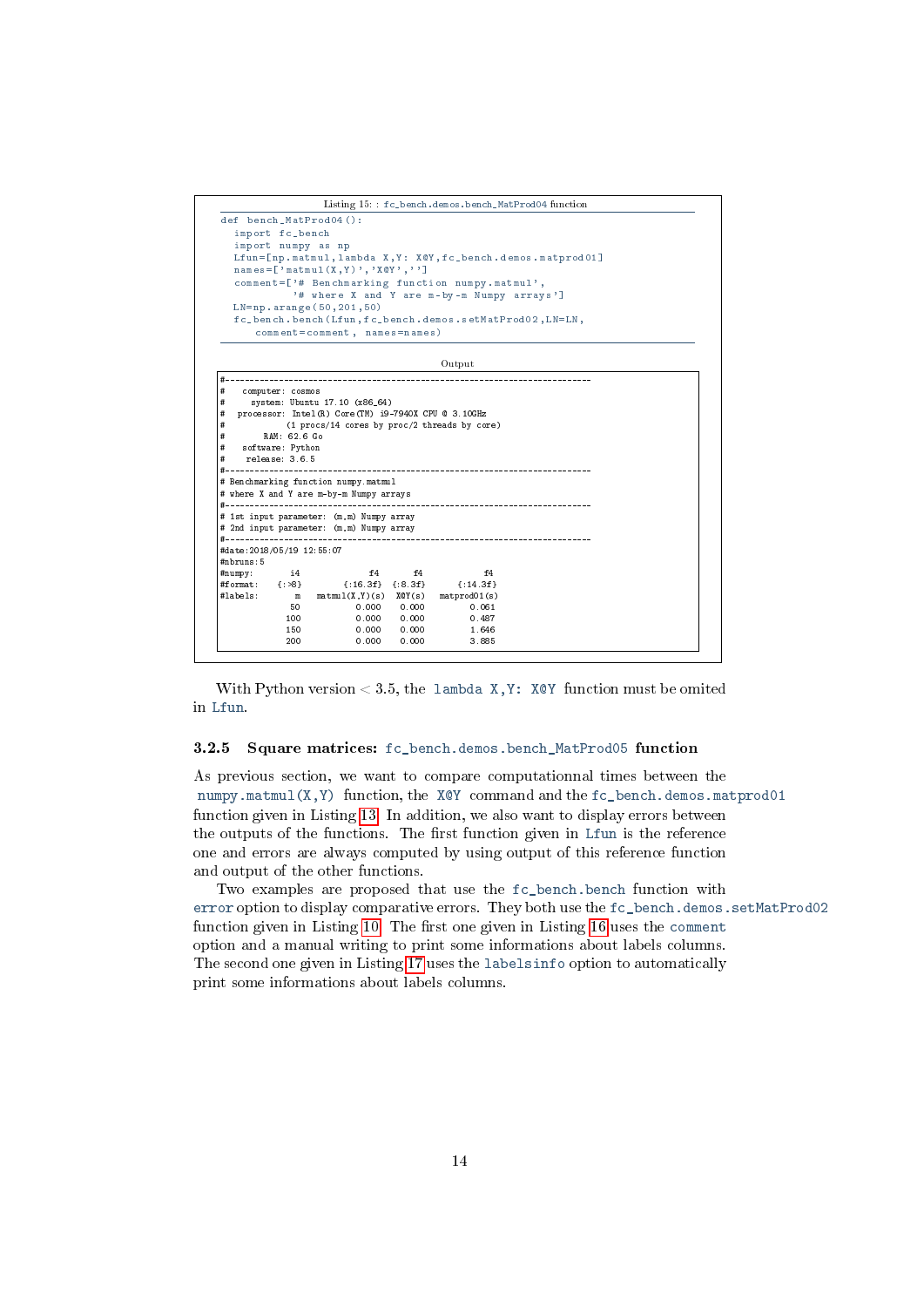```
Listing 16: : fc_bench.demos.bench_MatProd05 function
def bench_MatProd05 () :
    import fc_bench
    import numpy as np
Lfun =[ np . matmul , lambda X , Y : X@Y , fc_bench . demos . matprod02 ]
    error=lambda o1, o2: np.linalg.norm(o1-o2,np.inf)<br>names=['matmul(X,Y)','X@Y','']
    comment = ['# Benchmarking functions:',<br>
'# A1 = numpy .matmul (X, Y) (reference)',<br>
'# A2 = X@Y',<br>
'# A3 = fc_bench .demos .matprod02 (X, Y)',
                   '# where X and Y are m-by-m Numpy arrays',
                    '# cmpErr [1] is the norm (A1-A2, Inf)',<br>'# cmpErr [2] is the norm (A1-A3, Inf)']
   LN = np . arange (100 ,401 ,100)
    fc_bench . bench ( Lfun , fc_bench . demos . setMatProd02 , LN = LN ,
comment = comment , names = names , info = False , error = error )
                                                          Output
#---------------------------------------------------------------------------
# Benchmarking functions:<br># A1=numpy.matmul(X,Y)
# A1=numpy.matmul(X,Y) (reference)
# A2= X@Y
# A3= fc_bench.demos.matprod02(X,Y)
```
# cmpErr[2] is the norm(A1-A3,Inf) #---------------------------------------------------------------------------

# 2nd input parameter: (m,m) Numpy array #--------------------------------------------------------------------------- #date:2018/05/19 12:55:50

#numpy: i4 f4 f4 f4 f4 f4 #format: {:>8} {:16.3f} {:8.3f} {:11.3e} {:14.3f} {:11.3e} #labels: m matmul(X,Y)(s) X@Y(s) cmpErr[1] matprod02(s) cmpErr[2]

100 m matmul(X,Y)(s) XeV(s) cmpErr[1] matprod02(s) cmpErr[2]<br>100 0.000 0.000 0.000e+00 0.008 3.553e-13<br>200 0.001 0.001 0.000e+00 0.033 1.397e-12  $\begin{array}{cccccccc} 100 & 0.000 & 0.000 & 0.000 & +00 & 0.008 & 3.553e-13 \\ 200 & 0.001 & 0.001 & 0.000e+00 & 0.033 & 1.397e-12 \\ 300 & 0.001 & 0.001 & 0.000e+00 & 0.080 & 2.381e-12 \end{array}$ 300 0.001 0.001 0.000e+00 0.080 2.381e-12

 $4.169e-12$ 

# where X and Y are m-by-m Numpy arrays # cmpErr[1] is the norm(A1-A2,Inf)

# 1st input parameter: (m,m) Numpy array

#nbruns:5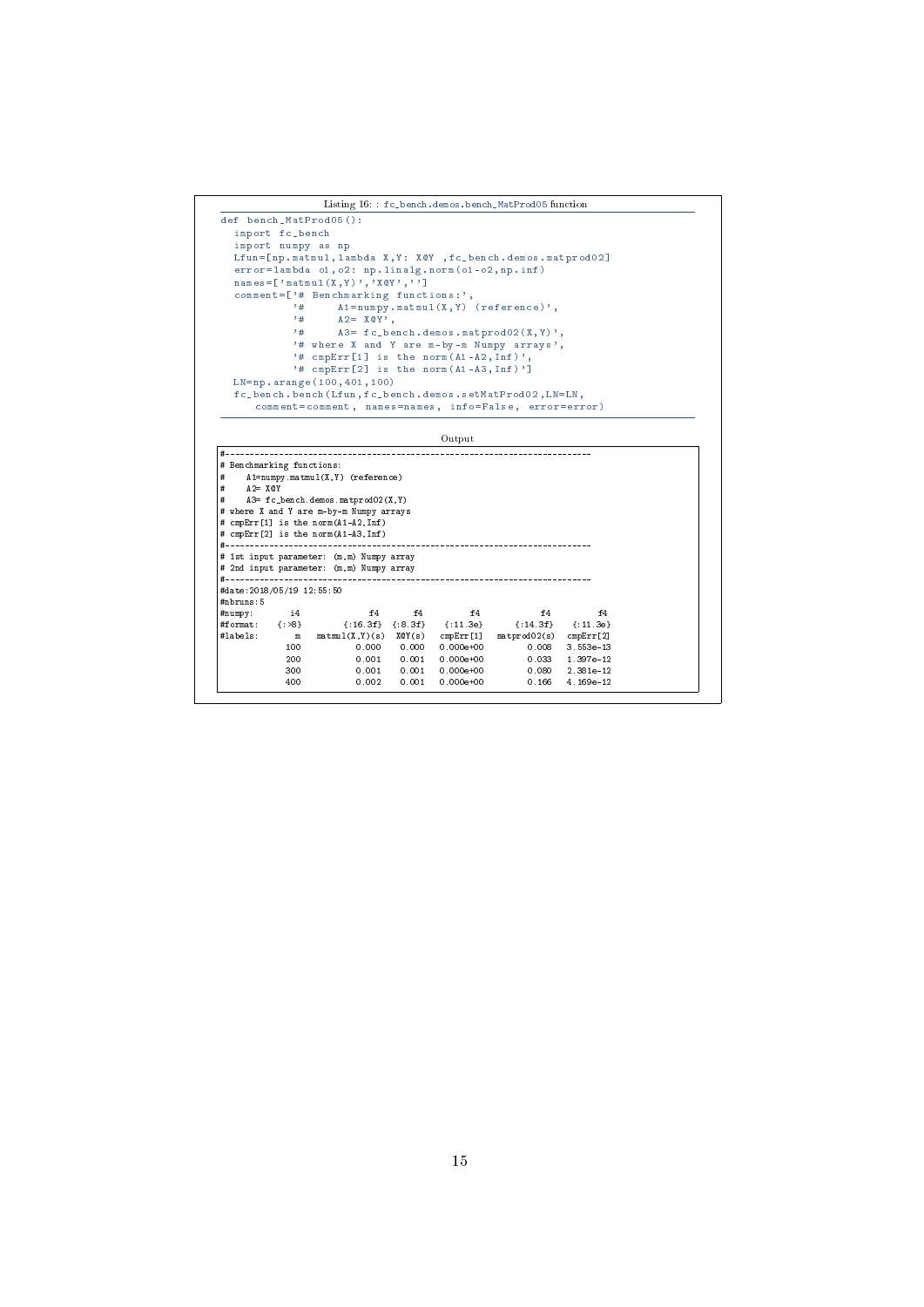<span id="page-15-1"></span>

<span id="page-15-0"></span>3.2.6 Non-square matrices: fc\_bench.demos.bench\_MatProd06 function

As previous section, we want to compare computationnal times between the numpy.matmul(X,Y) function, the X@Y command and the fc\_bench.demos.matprod01 function given in Listing [13](#page-12-1) but this time with non-square matrices. In addition, we also want to display errors between the outputs of the functions. The first function is the reference one and errors are always computed by using output of this reference function and output of the functions.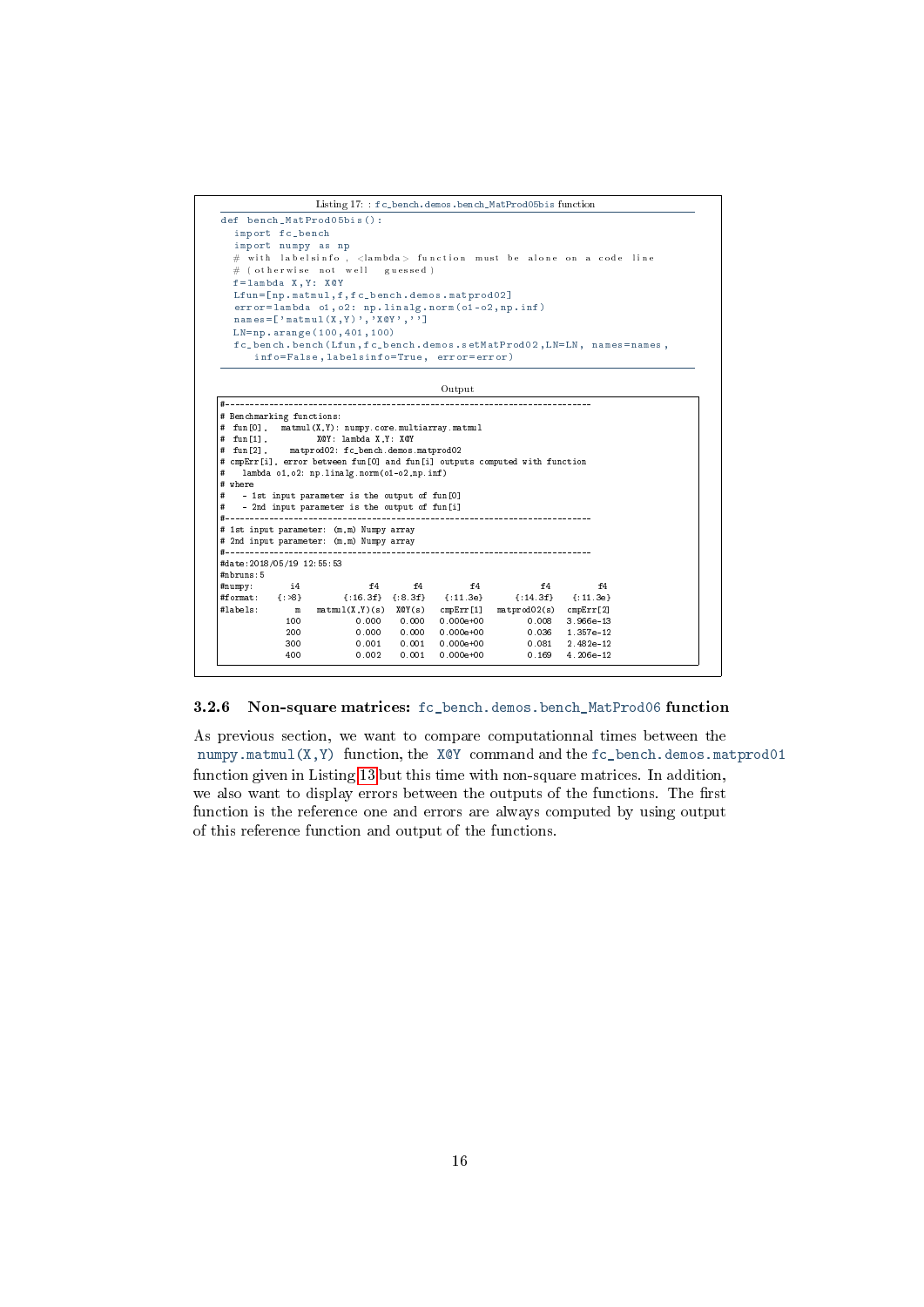```
def setMatProd03 (N , verbose ,** kwargs ) :
  assert len(N) == 3 or len(N) == 1Print = kwargs .get ('Print', lambda s: print (s))
  ldtype=kwargs .get ('ldtype', )
  rdtype = kwargs . get ( ' rdtype ' , )
  lcomplex = kwargs . get ( ' lcomplex ' , False )
  rcomplex = kwargs . get ( ' rcomplex ' , False )
  from fc_bench . bench import bData
  if len(N) == 1:
   m = n = p = Nelse :
    [m, n, p] = NX = genMat (m ,n , ldtype , lcomplex )
  Y = genMat (n ,p , rdtype , rcomplex )
  if verbose :
   Print ('# 1st input parameter: (m, n) Numpy array [%s]'%str(X.dtype))
     Print ('# 2nd input parameter: (n, p) Numpy array [%s]'%str (Y. dtype))
  bDs = [bData('{: >7}'. format ('m'), m, '{: >7}')]
  bDs.append(bData('{:>7}'.format('n'), n, '{:>7}'))
  bDs. append (bData('{:>7}'. format ('p'), p, '{:>7}'))
  return ((X, Y), bDs)
```
Listing 18: fc\_bench.demos.setMatProd03 function

```
def genMat (m ,n , dtype , isComplex ) :
   M = 0;
   if isComplex :
    \mathbb{M}=\mathbb{1}j * np . random . randn(\mathbbm{n} , n )
   M += np. random . randn (m, n)return M
```
Listing 19: fc\_bench.demos.genMat function

The fc\_bench.demos.setMatProd03 function given in Listing [18](#page-16-0) is used in fc\_bench.demos.bench\_MatProd06 function.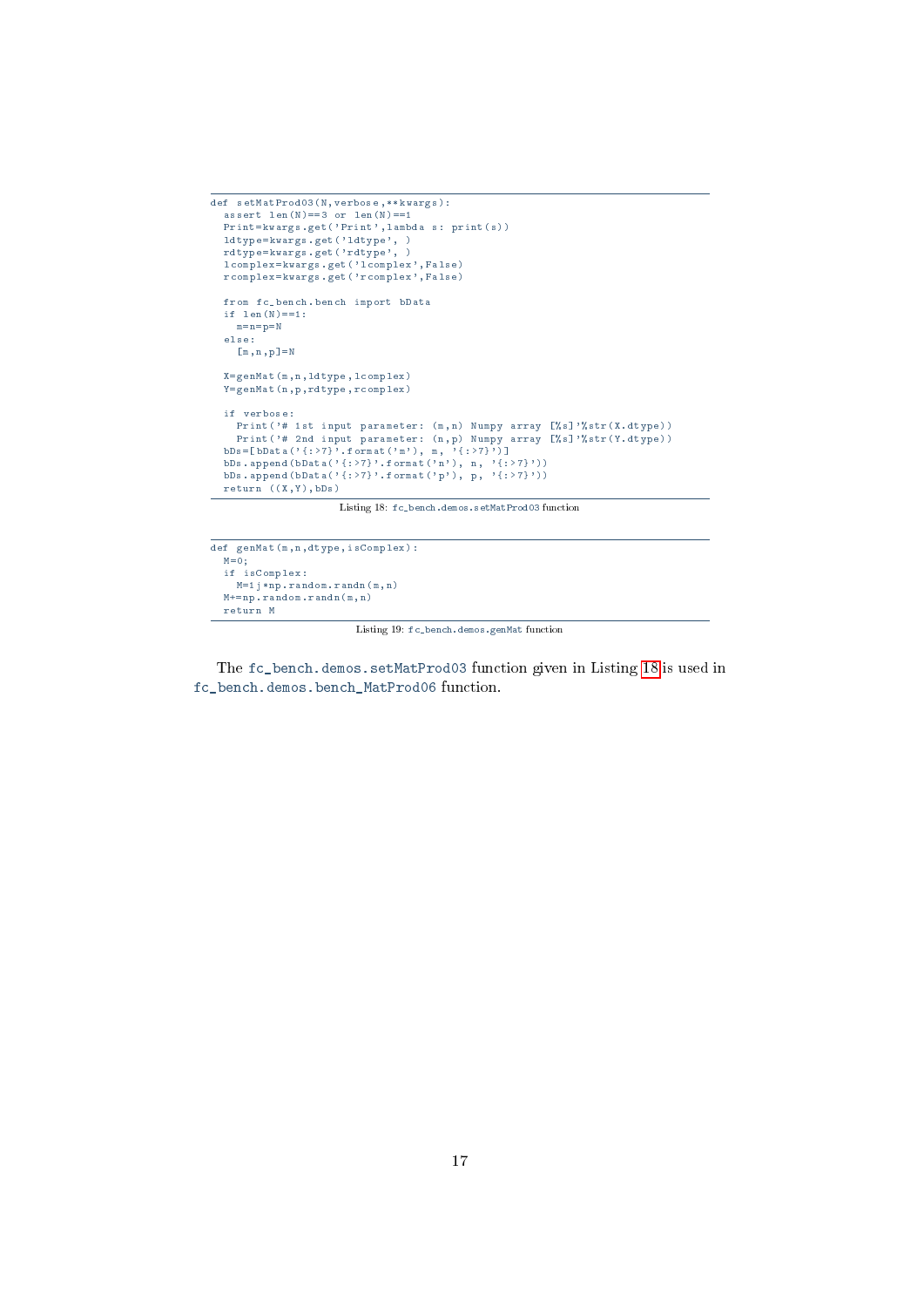

3.3 LU factorization examples

<span id="page-17-0"></span>Let A be (m,m) Numpy array. The function fc\_bench.demos.permLU computes the permuted LU factorization of A and returns the three (m,m) Numpy array L , U and P which are respectively a lower triangular matrix with unit diagonal, an upper triangular matrix and a permutation matrix so that

 $P@A == L@U$ 

Its header is given in Listing [21.](#page-18-1)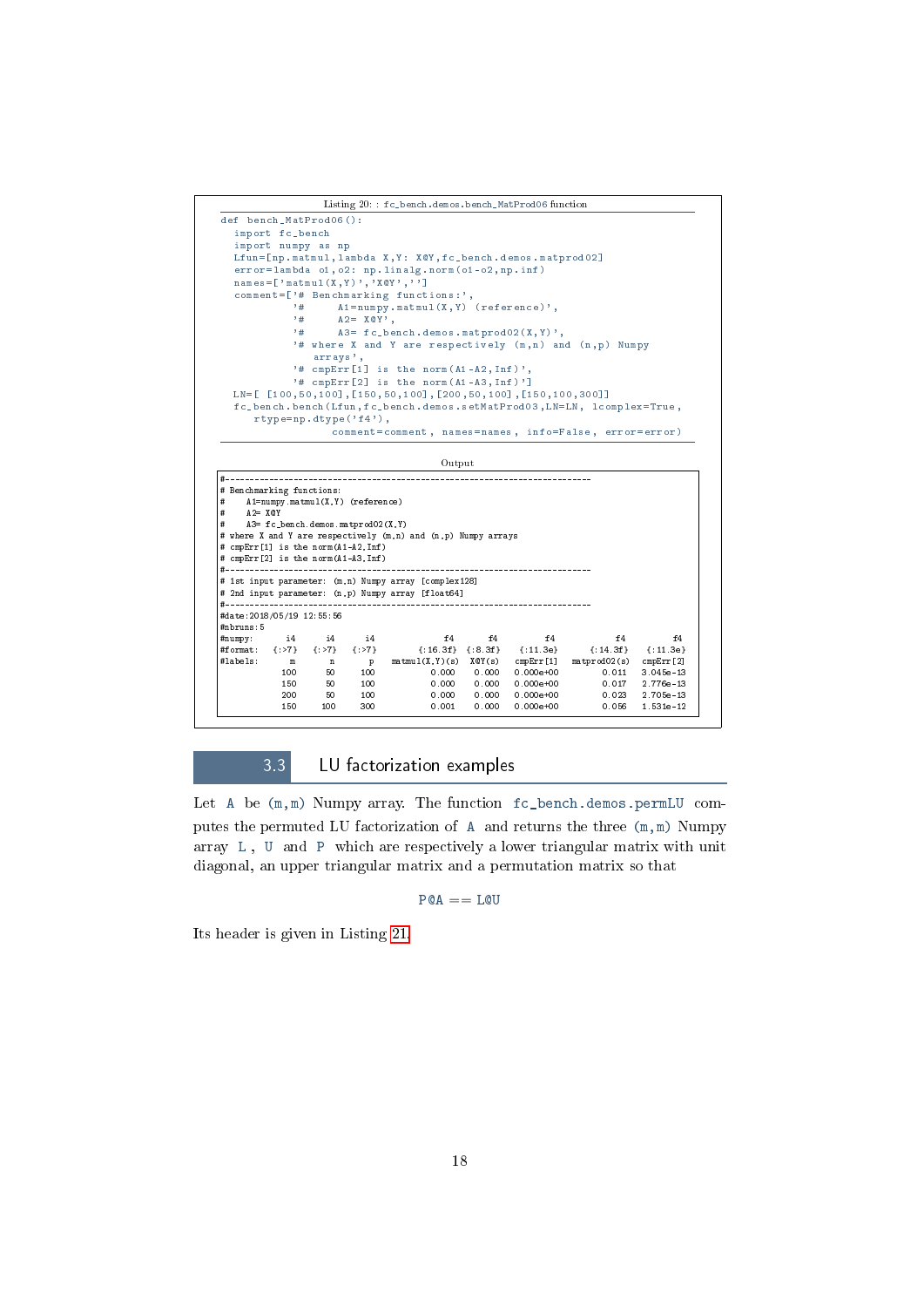```
def permLU(A):
  (m, n) = A. shape
  \frac{1}{\text{assert}} m==n
  U = A \cdot \text{copy}()p = np \cdot \text{area}(n)L = np. eye (m)
  for k in np.arange(m-1) :
       mu = np . argmax (abs (U[k:, k]) ) + kif \; abs \; (U[mu, k]) > 1e-15:
         if mu !=k :
             \mathtt{U}~[\; [\; k ~,~\mathtt{m}{u}~]~,~k : ] = \mathtt{U}~[\; [\; \mathtt{m}{u}~,k ~]~,~k : ]L [[k, mu], :k] = L [[mu, k], :k]
            p [[k, mu]]=p [[mu, k]]
          for j in np arange (k+1, m):
             L [j, k ] = \overline{U}[j, k ]/\overline{U} [k, k ]
             U[j, k : ] += - L[j, k] * U[k, k : ]return L, U, permInd2Mat(p)
```
Listing 21: fc\_bench.demos.permLU function

<span id="page-18-0"></span>3.3.1 fc\_bench.demos.bench\_LU00

We present a very simple benchmarkof the fc\_bench.demos.permLU function. The fc\_bench.demos.setLU00 function given in Listing [22](#page-18-2) is used in the fc\_bench.demos.bench\_LU00 function (file demos.py). The source code and the printed ouput are given in Listing [23.](#page-19-1)

```
def setLU00 (m, verbose, ** kwargs) :
  Print = kwargs .get ('Print', lambda s: print (s))
  from fc_bench . bench import bData
  \mathtt{A} \texttt{=} \mathtt{np} . \mathtt{r} and<br>om . \mathtt{r} and<br>n (\mathtt{m} \, , \, \mathtt{m})if verbose :
     Print ('# input parameter: (m, m) Numpy array')
  bDs = [bData('{:>8}'.format('m'),m,'{:>8}')]
  return ((A), bDs)
```
Listing 22: fc\_bench.demos.setLU00 function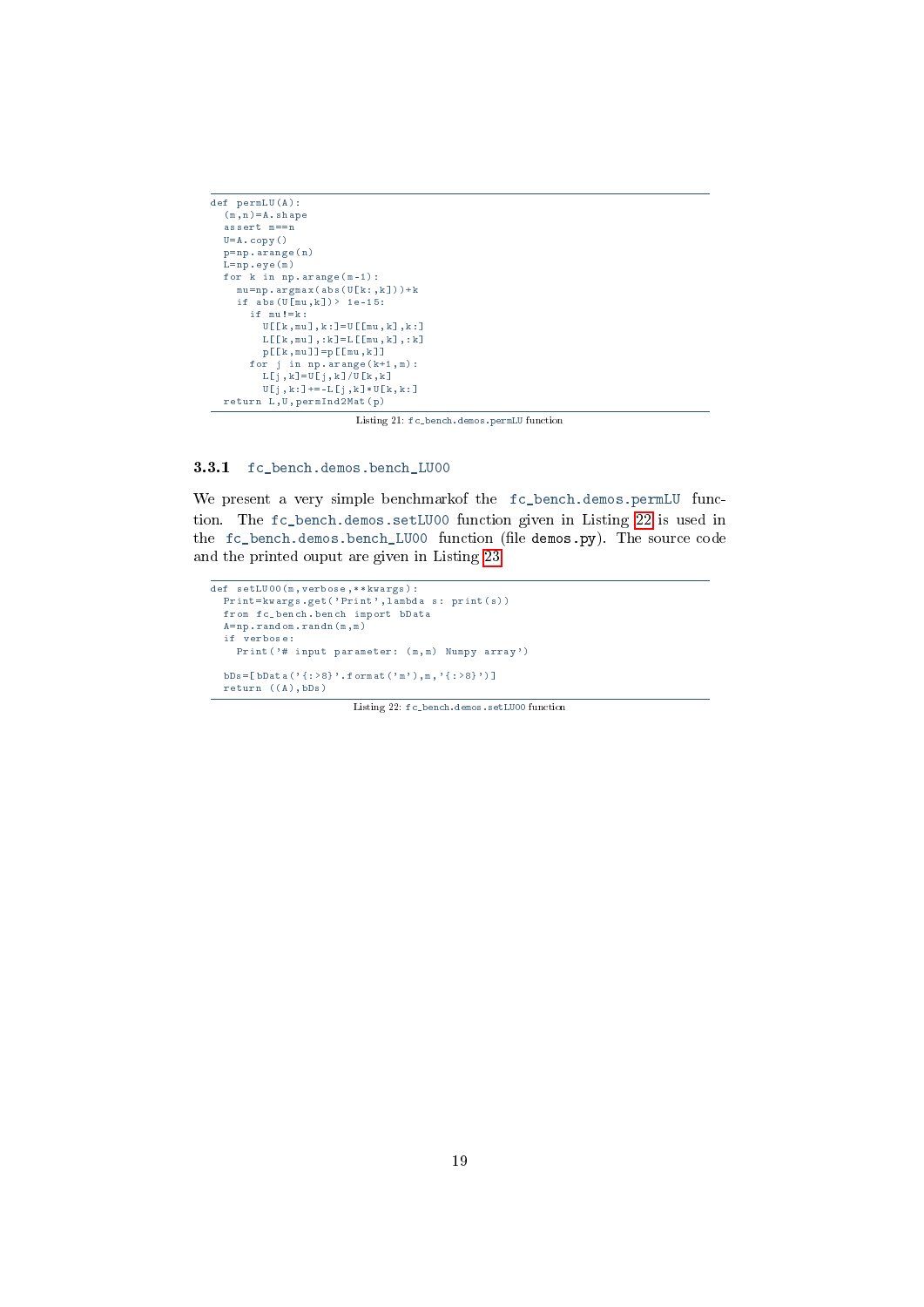Listing 23: : fc\_bench.demos.bench\_LU00 function

```
def bench_LU00 () :
   import fc_bench
   import numpy as np
Lfun =[ permLU ]
   comment =[ '# Benchmarking function fc_bench . demos . permLU function ( LU
       factorization ) ']
   LN = np . arange (100 ,401 ,100)
   \verb|fc_bench| bench ( <code>Lfun</code> , <code>setLU00</code> , <code>LN=LN</code> , <code> comment = comment</code> )
```
Output

| #                          | computer: cosmos |                                       |                                                                           |
|----------------------------|------------------|---------------------------------------|---------------------------------------------------------------------------|
| #                          |                  | system: Ubuntu 17.10 (x86_64)         |                                                                           |
| #                          |                  |                                       | processor: Intel (R) Core (TM) i9-7940X CPU @ 3.10GHz                     |
| #                          |                  |                                       | (1 procs/14 cores by proc/2 threads by core)                              |
| #                          | RAM: 62.6 Go     |                                       |                                                                           |
| #                          | software: Python |                                       |                                                                           |
| #                          | release: 3.6.5   |                                       |                                                                           |
|                            |                  |                                       |                                                                           |
|                            |                  |                                       | # Benchmarking function fc_bench.demos.permLU function (LU factorization) |
|                            |                  |                                       |                                                                           |
|                            |                  | # input parameter: (m, m) Numpy array |                                                                           |
|                            |                  |                                       |                                                                           |
| #date: 2018/05/19 12:55:57 |                  |                                       |                                                                           |
| #nbruns:5                  |                  |                                       |                                                                           |
|                            |                  | $# \text{numpy}:$ i4 f4               |                                                                           |
|                            |                  | #format: {:>8} {:11.3f}               |                                                                           |
|                            |                  | #labels: m permLU(s)                  |                                                                           |
|                            | 1.00             | 0.015                                 |                                                                           |
|                            |                  | 200 0.058                             |                                                                           |
|                            | 300              | 0.132                                 |                                                                           |
|                            | 400              | 0.238                                 |                                                                           |
|                            |                  |                                       |                                                                           |

<span id="page-19-0"></span>3.3.2 fc\_bench.demos.bench\_LU01

We return to the previous benchmark example to which we want to add for each m value the error committed:

```
np.linalg.norm(np.matmul(L,U)-np.matmul(P,A),np.inf).
```
The syntax of the fc\_bench.demos.permLU function is

L,U,P=fc\_bench.demos.permLU(A).

So we can defined, for each input matrix A, an Error function which only depands on the outputs (with same order)

Error=lambda L,U,P: np.linalg.norm(np.matmul(L,U)-np.matmul(P,A),np.inf)

This command is written in the initialization function (after initialization of returned input datas) and the Error function is appended at the end of the Inputs tuple. The initialization function named fc\_bench.demos.setLU01 is provided in Listing [24.](#page-20-1)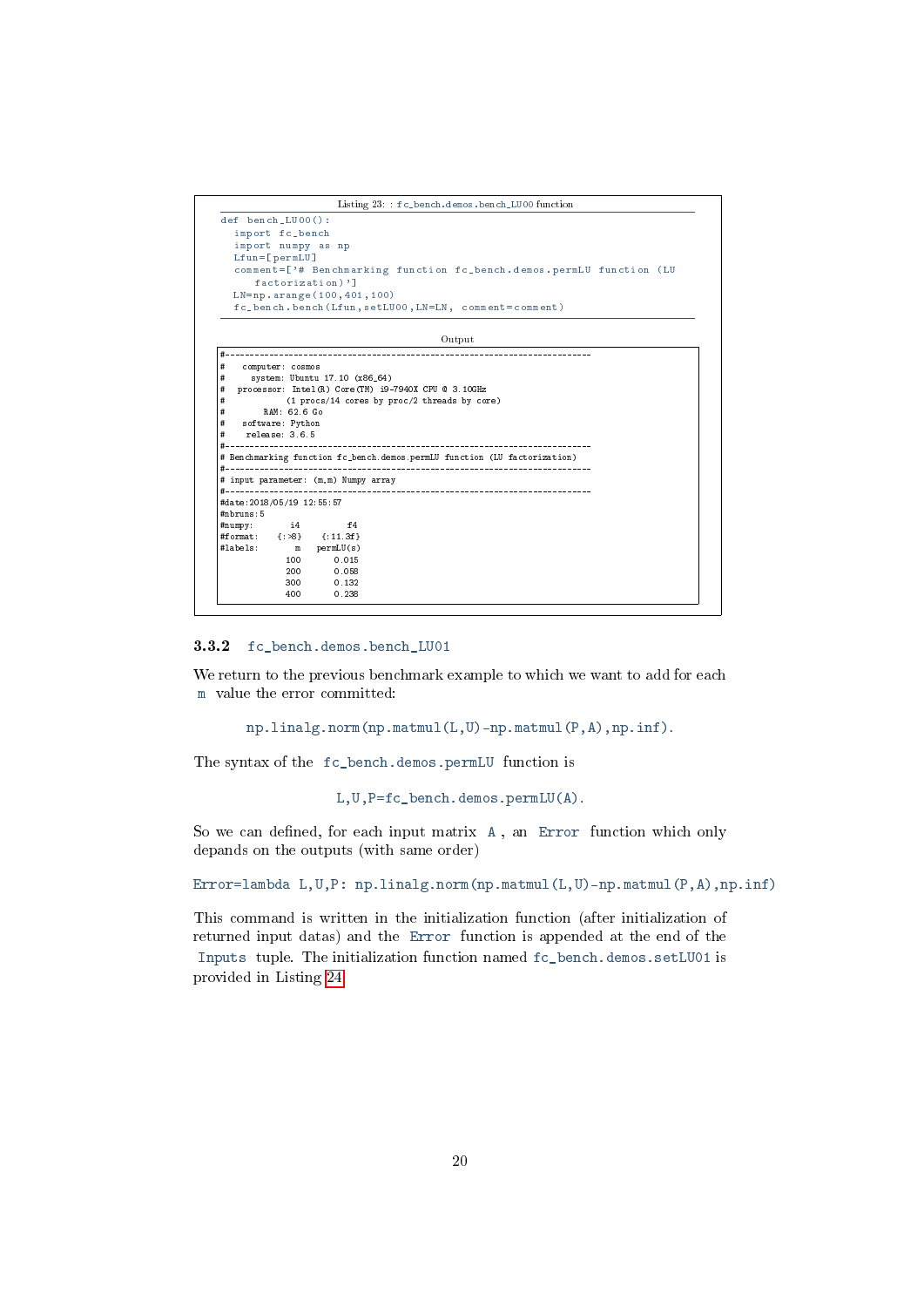```
def setLU01 (m, verbose, ** kwargs) :
  import fc_tools
  Print = kwargs . get ( ' Print ' , lambda s : print ( s ) )
  from fc_bench . bench import bData
  A = np. random. randn (m, m)Error = lambda L, U, P: np. linalg.norm (np.matmul (L, U) -np.matmul (P, A),np.inf);
  if verbose :
     Print ('# input parameter: (m, m) Numpy array')
     Print ('# Outputs are [L, U, P] such that P*A=L*U')
    Print ( '# Error [i] computed with fun [i] outputs :\n#
        % s '% fc_tools . others . func2str ( Error , source = False ) )
  bDs = [ bData(' {\{ : >8 \} ], format('m'),m,' {\{ : >8 \} }) ]return ((A, Error), bDs)
```
Listing 24: fc\_bench.demos.setLU01 function



<span id="page-20-0"></span>3.3.3 fc bench.demos.bench LU02

1.509e-12

We now want to add to previous example the computationnal times of the lu Scipy function provides by scipy.linalg module. This function accepts various number of inputs and outputs but the command

```
P, L, U=lu(A)
```
returns the three  $(m, m)$  Numpy arrays where

 $A =$  POLOU

where P is the transpose of that obtained by the function fc\_bench.demos.permLU . So we must write a wrapper function to fit with the Error function and order of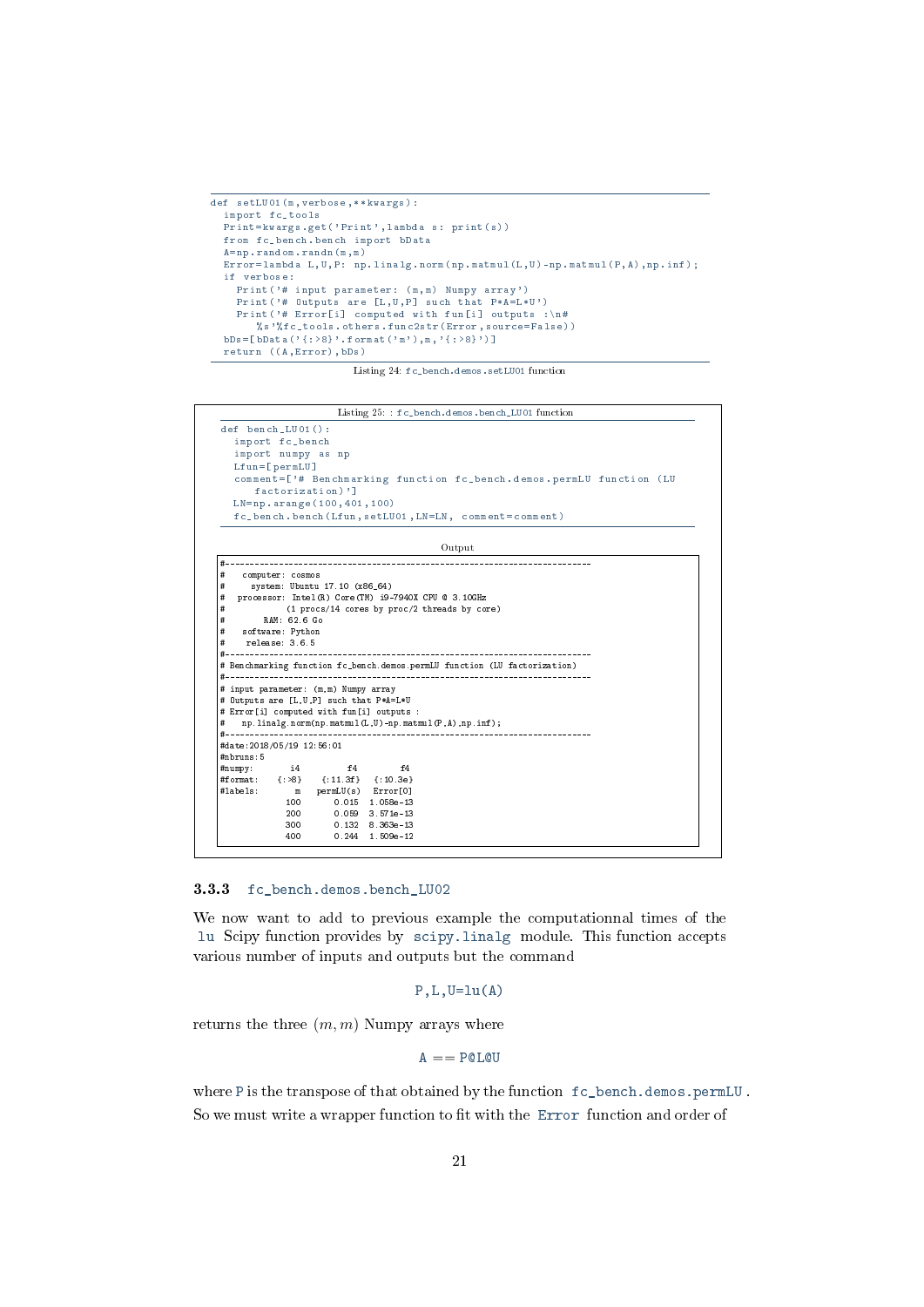<span id="page-21-3"></span>parameters: this is done in fc\_bench.demos.scipyLU function given in Listing [26.](#page-21-3) Thereafter these two functions are used in fc\_bench.demos.bench\_LU02 function given in Listing [27](#page-21-4) with its output.

```
def scipyLU(A) :
  from scipy . linalg import lu
  P, L, U = lu (A)return L ,U , P . T
```
Listing 26: fc\_bench.demos.scipyLU function

<span id="page-21-4"></span>

|                                                                                                                      |                    |                                                                 |                                              |                                                      | Listing 27: : fc_bench.demos.bench_LU02 function |                                                                  |  |
|----------------------------------------------------------------------------------------------------------------------|--------------------|-----------------------------------------------------------------|----------------------------------------------|------------------------------------------------------|--------------------------------------------------|------------------------------------------------------------------|--|
| def bench_LU02():                                                                                                    |                    |                                                                 |                                              |                                                      |                                                  |                                                                  |  |
|                                                                                                                      | import fc_bench    |                                                                 |                                              |                                                      |                                                  |                                                                  |  |
|                                                                                                                      | import numpy as np |                                                                 |                                              |                                                      |                                                  |                                                                  |  |
|                                                                                                                      |                    | Lfun=[scipyLU, permLU]                                          |                                              |                                                      |                                                  |                                                                  |  |
|                                                                                                                      |                    | comment=['# Benchmarking functions (LU factorization):',        |                                              |                                                      |                                                  |                                                                  |  |
|                                                                                                                      | ,#                 |                                                                 |                                              | fun [1]: fc_bench.demos.scipyLU',                    |                                                  |                                                                  |  |
|                                                                                                                      | $+$                | $fun$ $[1]$ :                                                   |                                              | fc_bench.demos.permLU']                              |                                                  |                                                                  |  |
|                                                                                                                      |                    |                                                                 |                                              |                                                      |                                                  | cmpErr=lambda o1, o2: np. linalg.norm(o1[0]-o2[0],np.inf)+\      |  |
|                                                                                                                      |                    |                                                                 |                                              | $np$ . linalg. $norm( o1 [2] - o2 [2]$ , $np$ . inf) |                                                  | $np$ . linalg. norm $(ol [1] - o2[1]$ , np. inf) +               |  |
|                                                                                                                      |                    |                                                                 |                                              |                                                      |                                                  |                                                                  |  |
|                                                                                                                      |                    | LN=np.arange(100,401,100)                                       |                                              |                                                      |                                                  | fc_bench.bench(Lfun,setLU01,LN=LN, comment=comment,error=cmpErr) |  |
|                                                                                                                      |                    |                                                                 |                                              |                                                      |                                                  |                                                                  |  |
|                                                                                                                      |                    |                                                                 |                                              |                                                      |                                                  |                                                                  |  |
|                                                                                                                      |                    |                                                                 |                                              | Output                                               |                                                  |                                                                  |  |
| #                                                                                                                    |                    |                                                                 |                                              |                                                      |                                                  |                                                                  |  |
| #                                                                                                                    | computer: cosmos   |                                                                 |                                              |                                                      |                                                  |                                                                  |  |
| #                                                                                                                    |                    | system: Ubuntu 17.10 (x86_64)                                   |                                              |                                                      |                                                  |                                                                  |  |
| #                                                                                                                    |                    | processor: Intel (R) Core (TM) i9-7940X CPU @ 3.10GHz           |                                              |                                                      |                                                  |                                                                  |  |
| #                                                                                                                    |                    | (1 procs/14 cores by proc/2 threads by core)                    |                                              |                                                      |                                                  |                                                                  |  |
| #                                                                                                                    | RAM: 62.6 Go       |                                                                 |                                              |                                                      |                                                  |                                                                  |  |
| #                                                                                                                    | software: Python   |                                                                 |                                              |                                                      |                                                  |                                                                  |  |
| #                                                                                                                    | relcase: 3.6.5     |                                                                 |                                              |                                                      |                                                  |                                                                  |  |
|                                                                                                                      |                    |                                                                 |                                              |                                                      |                                                  |                                                                  |  |
|                                                                                                                      |                    |                                                                 | # Benchmarking functions (LU factorization): |                                                      |                                                  |                                                                  |  |
|                                                                                                                      |                    |                                                                 |                                              |                                                      |                                                  |                                                                  |  |
|                                                                                                                      |                    |                                                                 |                                              |                                                      |                                                  |                                                                  |  |
|                                                                                                                      |                    | fun[1]: fc_bench.demos.scipyLU<br>fun[1]: fc_bench.demos.permLU |                                              |                                                      |                                                  |                                                                  |  |
|                                                                                                                      | ----------------   |                                                                 |                                              |                                                      |                                                  |                                                                  |  |
|                                                                                                                      |                    | # input parameter: (m, m) Numpy array                           |                                              |                                                      |                                                  |                                                                  |  |
|                                                                                                                      |                    | # Outputs are [L, U, P] such that P*A=L*U                       |                                              |                                                      |                                                  |                                                                  |  |
|                                                                                                                      |                    | # Error[i] computed with fun[i] outputs :                       |                                              |                                                      |                                                  |                                                                  |  |
|                                                                                                                      |                    | np.linalg.norm(np.matmul(L,U)-np.matmul(P,A),np.inf);           |                                              |                                                      |                                                  |                                                                  |  |
|                                                                                                                      |                    |                                                                 |                                              |                                                      |                                                  |                                                                  |  |
|                                                                                                                      |                    |                                                                 |                                              |                                                      |                                                  |                                                                  |  |
|                                                                                                                      |                    |                                                                 |                                              |                                                      |                                                  |                                                                  |  |
|                                                                                                                      | i4                 | f4                                                              | f4                                           | f4                                                   | f4                                               | f4                                                               |  |
|                                                                                                                      | ${ >8}$            | $\{ .12.3f \}$                                                  |                                              | $\{:10.3e\}$ $\{:11.3f\}$                            | ${10.3e}$                                        | $\{ .11.3e \}$                                                   |  |
| #<br>#<br>#<br>#----------------------<br>#date: 2018/05/19 12:56:06<br>#nbruns:5<br>#numpy:<br>#format:<br>#labels: | m<br>100           |                                                                 | scipyLU(s) Error[0]                          |                                                      | permLU(s) Error[1]                               | cmpErr[1]                                                        |  |
|                                                                                                                      | 200                |                                                                 | 0.000 6.327e-14<br>$0.001$ 2.935e-13         |                                                      | 0.020 6.327e-14<br>$0.059$ 2.935e-13             | 7.431e-13<br>$4.201e-12$                                         |  |
|                                                                                                                      | 300                |                                                                 | $0.002 \quad 6.991e-13$                      | 0.132                                                | 6.991e-13                                        | $1.050e-11$                                                      |  |

## 3 References

- <span id="page-21-1"></span>[1] Apple. macOS high sierra. [https://www.apple.com/macos/](https://www.apple.com/macos/high-sierra/) [high-sierra/.](https://www.apple.com/macos/high-sierra/)
- <span id="page-21-2"></span>[2] Python Software Foundation. Pypi, the python package index. [https:](https://pypi.python.org/)  $//pypi.python.org/, 2003-.$  $//pypi.python.org/, 2003-.$
- <span id="page-21-0"></span>[3] Eric Jones, Travis Oliphant, Pearu Peterson, et al. SciPy: Open source scientific tools for Python. [http://www.scipy.org/,](http://www.scipy.org/) 2001-.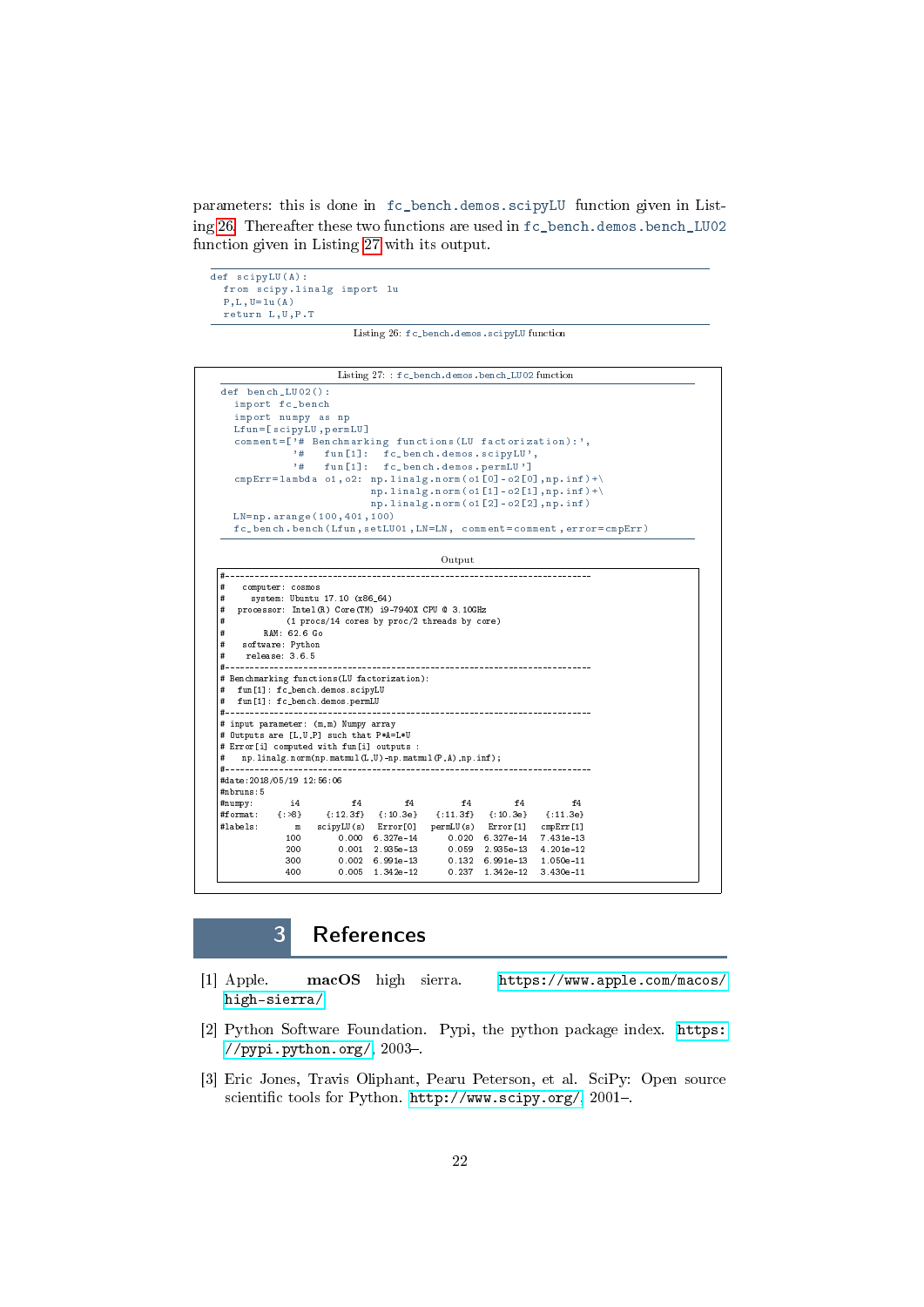- <span id="page-22-4"></span>[4] SUSE LLC. openSUSE linux distribution. [https://www.opensuse.org/.](https://www.opensuse.org/)
- <span id="page-22-6"></span>[5] Microsoft. Windows 10. [https://www.microsoft.com/windows.](https://www.microsoft.com/windows)
- <span id="page-22-2"></span>[6] Fedora Project. Fedora linux distribution. [https://getfedora.org/.](https://getfedora.org/)
- <span id="page-22-0"></span>[7] The CentOS Project. CentOS linux distribution. [https://www.centos.](https://www.centos.org/) [org/.](https://www.centos.org/)
- <span id="page-22-1"></span>[8] Python.org. Python. [http://www.python.org/,](http://www.python.org/) 2013.
- <span id="page-22-3"></span>[9] Conda team. Miniconda, minimal anaconda distribution. [https://conda.](https://conda.io/miniconda.html) [io/miniconda.html,](https://conda.io/miniconda.html) 2017.
- <span id="page-22-5"></span>[10] Canonical Ltd Ubuntu Foundation. Ubuntu linux distribution. [https:](https://www.opensuse.org/) [//www.opensuse.org/.](https://www.opensuse.org/)